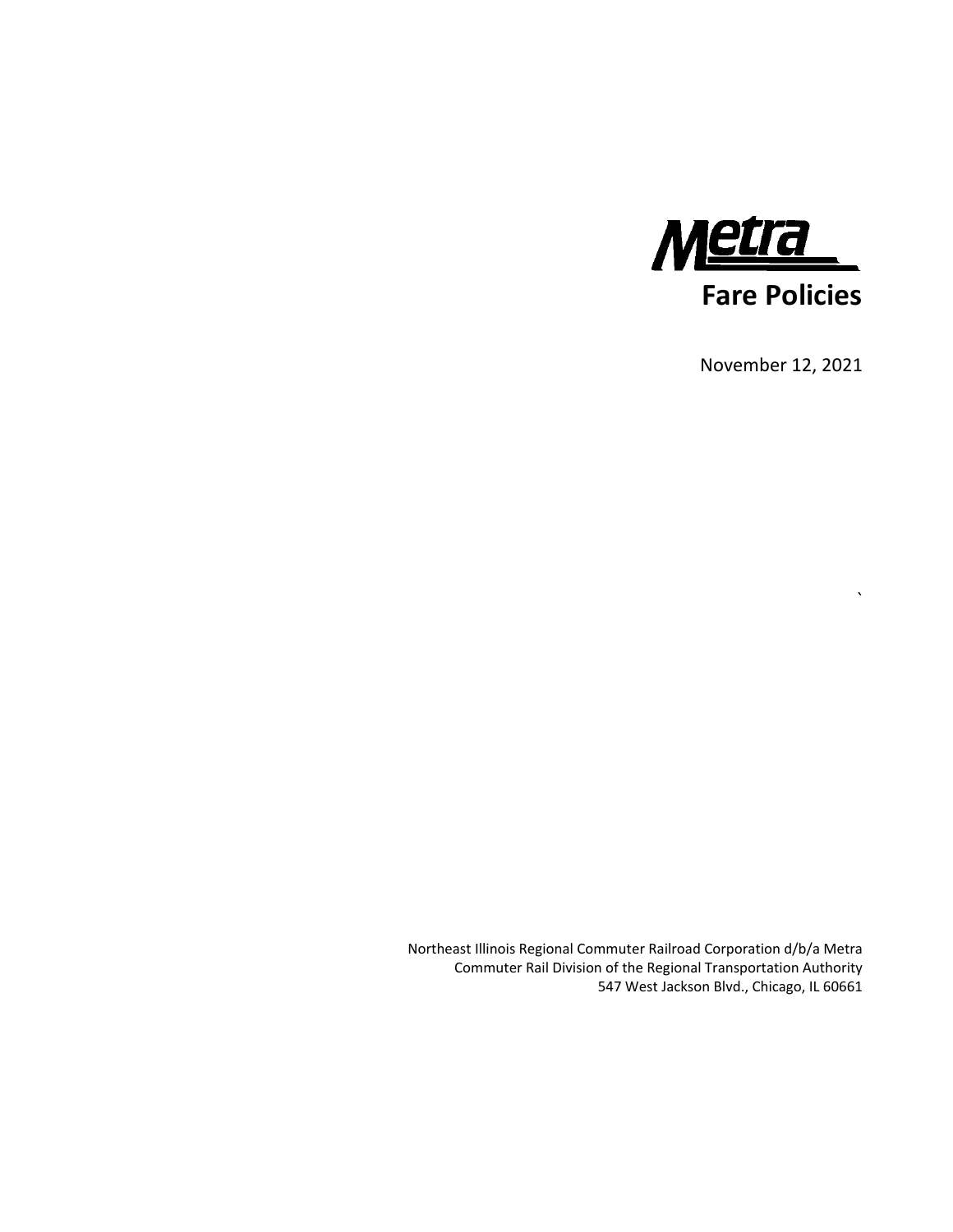# **TABLE OF CONTENTS**

| Young Children<br>.6 |  |
|----------------------|--|
|                      |  |
|                      |  |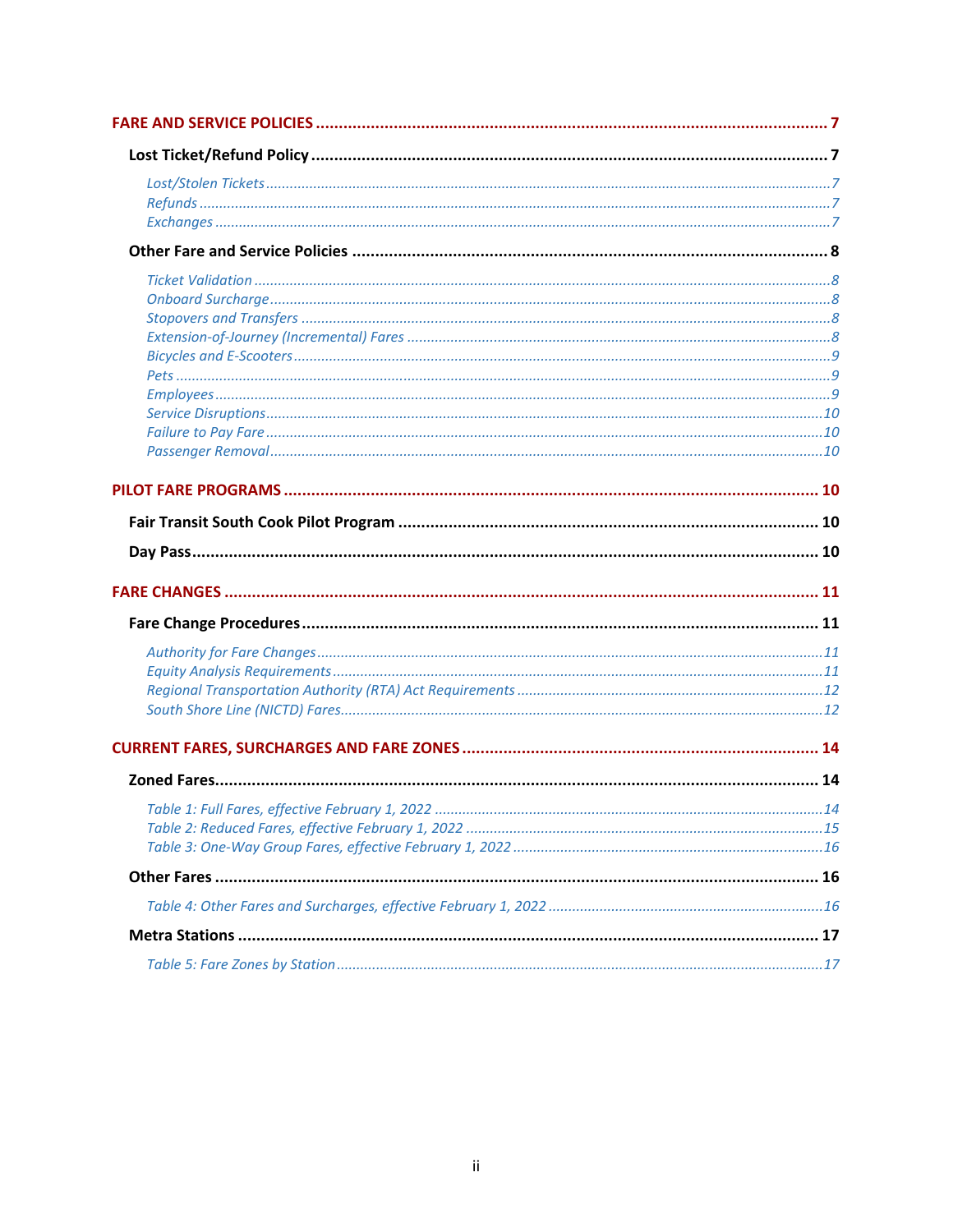# **INTRODUCTION**

This document is a compilation of Metra's current fare products, prices, and polices. These have been reviewed for accuracy by the appropriate groups within Metra. It is intended to be a resource to riders and the agency as a whole.

# **FARE POLICY PRINCIPLES**

- Consider regular fare adjustments that ensure a balanced budget, sustain service, keep pace with inflation, and avoid significant, infrequent fare increases.
- Allow no diversion of capital-eligible funds to the operating budget.
- Acknowledge the total value of providing services to the region's economy while recognizing that fares must cover a percentage of operating costs, as set by the RTA, and support Metra's capital program.
- Understand the short-term and long-term impacts of fare changes on ridership and revenue as well as the time and resources needed to implement them.
- Improve fare collection by simplifying the overall process and transportation costs.
- Offer a fare structure and policies that are easy to use and understand by offering fare structure and products that are regionally equitable and appeal to current and prospective customers.
- Evaluate impacts of cooperative opportunities on fare structure, products, pricing and policies of our local transit partners and evaluate national peer programs that have stimulated ridership.

# **RECENT NOTABLE CHANGES**

The following fare policy changes are reflected in this document. Changes are effective February 1, 2022, except as noted.

- Day Pass: The Day Pass, which was introduced as the \$10 All-Day Pass on June 1, 2020, in response to COVID pandemic and recovery, allows unlimited rides systemwide a single service day (until 3 a.m. the following morning); A new \$6 Day Pass is added, which allows unlimited rides through up to three fare zones.
- Fair Transit South Cook Pilot: Three-year pilot project launched by Metra, Cook County, Pace and Regional Transportation Authority on January 4, 2021, allows all Metra Electric and Rock Island riders to pay reduced fares. This pilot is subsidized by Cook County to reimburse Metra for lost fare revenue.
- Round Trip Plus Pass: This ticket type will be discontinued, as it is essentially replaced by the Day Pass.
- One-Way Ticket: The valid period for this ticket will be reduced from 90 days to 14 days from date of purchase.
- Ten-Ride Ticket: The valid period for this ticket will be reduced from one year to 90 days from date of purchase.
- Metra Link-Up Pass: Pass will no longer be restricted to weekday peak period travel only on the CTA, but will be valid at all times on the CTA and Pace.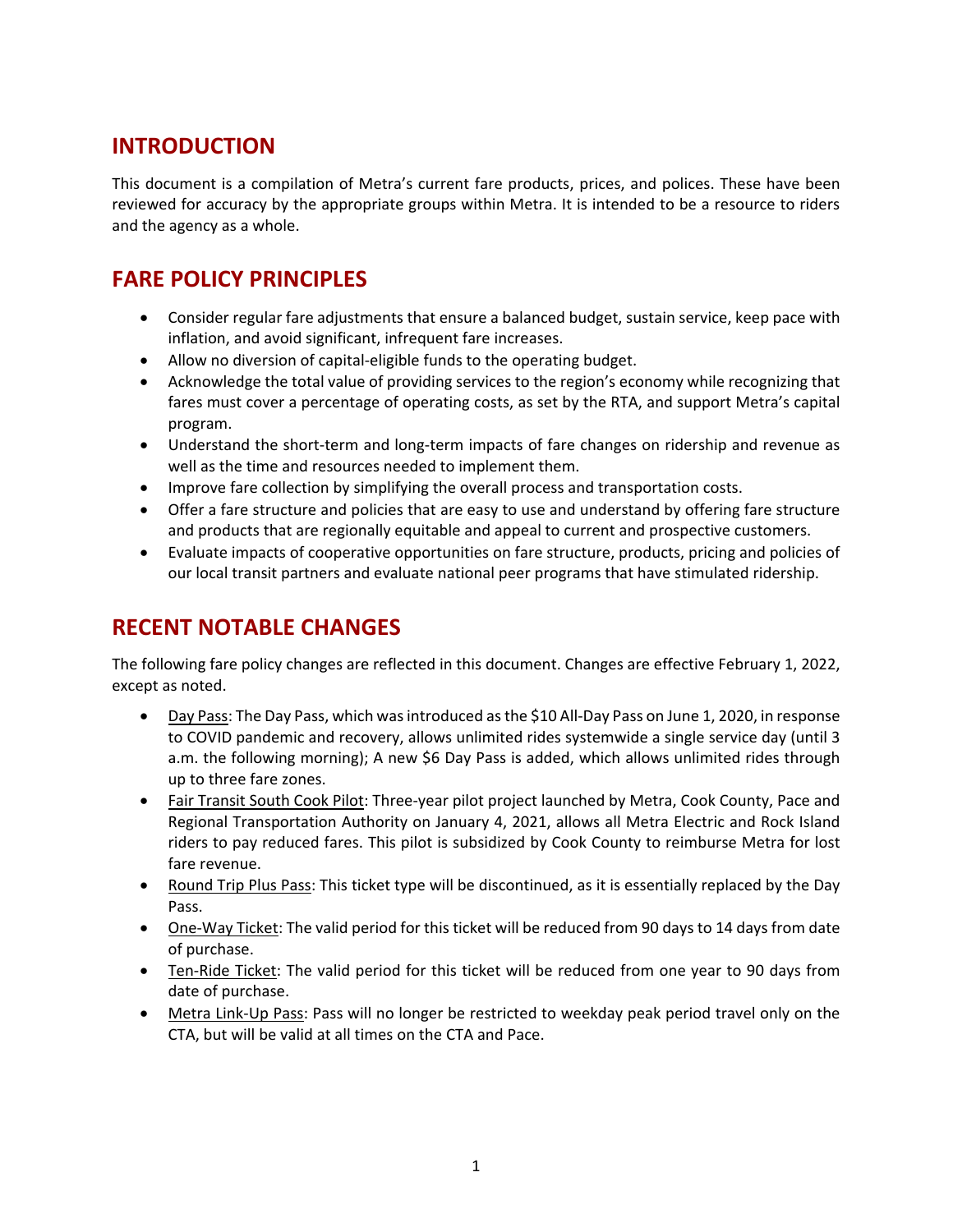# **TICKET TYPES**

### **Zoned Ticket Types**

Current fares for zoned tickets (One‐Way, 10‐Ride and Monthly) are shown in Table 1 (full fares), Table 2 (reduced fares) and Table 3 (full and reduced One‐Way Group fares). Fare zones by station are shown in Table 5. Zoned ticket types are good on all Metra rail lines, unless otherwise specified.

### *One‐Way Ticket*

Valid for one continuous trip<sup>1</sup> within the specified fare zones. One-Way Tickets are available with both adult and reduced fares. One‐Way Tickets sold on board by a conductor are subject to a \$5 surcharge if boarding at a station where a ticket agent is on duty. One‐Way Tickets purchased in advance must be used within 14 days including the day of purchase and are not refundable. One‐Way Tickets purchased on board from train personnel are only valid for the trip on which the ticket was purchased, which may include a layover or transfer as part of a continuous trip.

#### *Day Pass*

Valid for unlimited travel on a single service day. The \$6 Day Pass is valid for travel within one to three fare zones; the \$10 Day Pass is valid for travel systemwide. Day Passes are for the exclusive use of the purchaser and may not be shared or transferred. The Day Pass must be used within seven days of purchase through the Ventra App and is not refundable. Once activated, the pass is valid for the remainder of the same service day, up until 3 a.m. of the following calendar day. The Day Pass is available for purchase only through the Ventra App.

The \$10 Day Pass was introduced in June 2020 as a special promotion to encourage ridership during the COVID pandemic and recovery, with the \$6 Day Pass added on February 1, 2022. Metra will provide the Day Pass throughout 2022 as pilot program to support Metra's continuing COVID recovery efforts. Over the next year Metra will evaluate the effectiveness of the Day Pass to grow ridership in new markets for intermediate and shorter trip travel.

### *10‐Ride Ticket*

Valid for ten continuous trips within the specified fare zones. Ten‐Ride Tickets are available with both adult and reduced fares. Ten‐Ride tickets may be shared by multiple riders (although all riders sharing a reduced 10‐Ride Ticket must be eligible for one of Metra's reduced‐fare programs). Ten‐Ride Tickets are valid for 90 days from the date of purchase and are not refundable.

### *Monthly Pass*

Valid for unlimited travel within the specified fare zones for the specified calendar month, up to noon on the first business day of the following month. Monthly Passes are available with both adult and reduced fares. Monthly Passes are for the exclusive use of the purchaser and may not be shared or transferred. Monthly Passes are also valid for unlimited weekend travel systemwide, allowing Monthly Pass holders to travel beyond the fare zones indicated on their passes at no additional cost on any Saturday, Sunday or the following holidays: New Year's Day, Memorial Day, Independence Day, Labor Day, Thanksgiving and Christmas, or any other day the Weekend Pass is valid. Monthly Passes are refundable but are subject to a pro-rated refund reduction plus a \$5 handling fee per transaction if returned after the start of the valid month.

 $1$  Travel on one or more trains in a single direction, which may include stopovers and transfers between trains at non‐downtown Chicago stations only.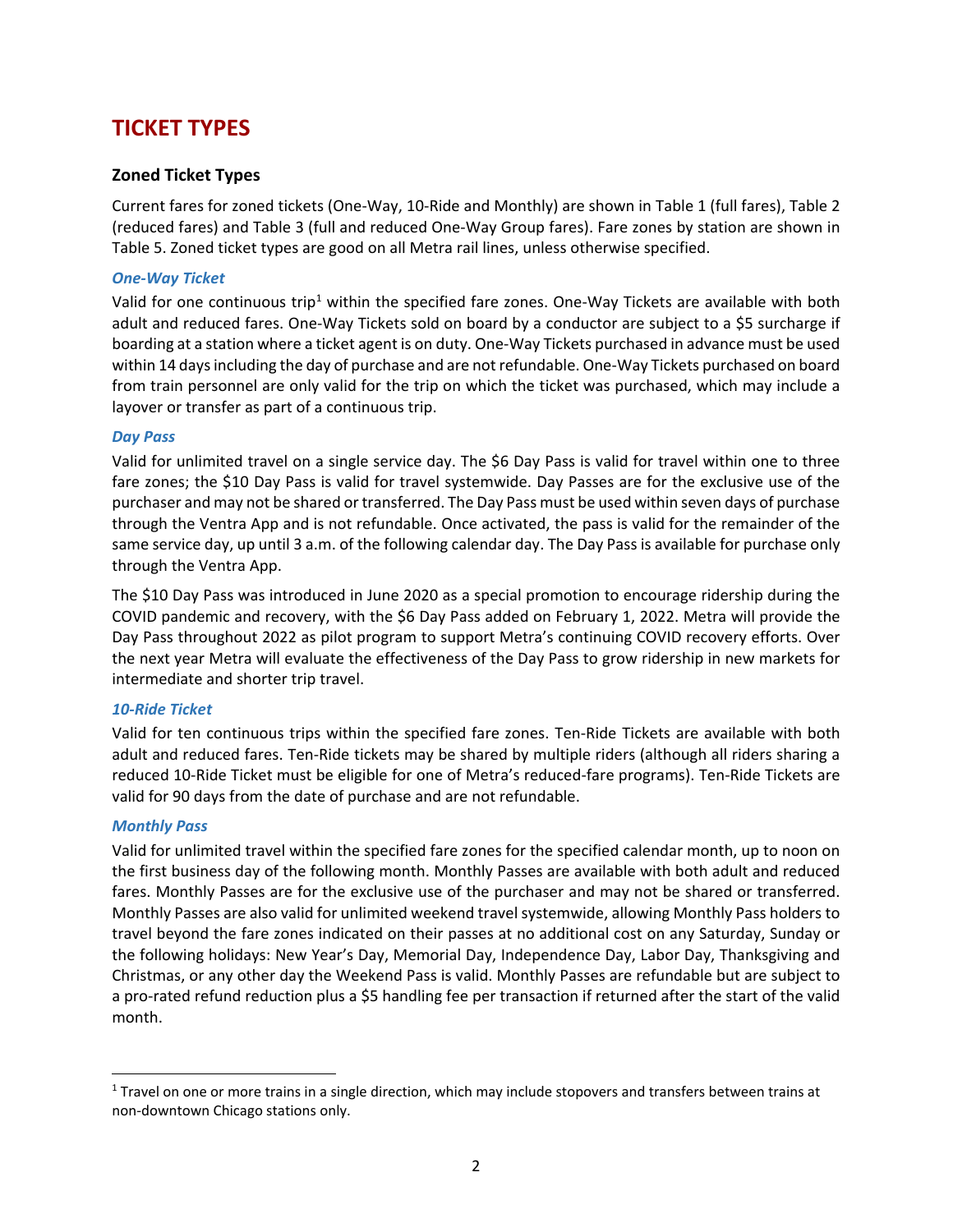### *Group Travel*

Discounted travel is available for groups of 25 to 135 paying riders travelling together. Discounted group travel is limited to weekdays from 9 a.m. to 3 p.m. and after 7 p.m., and all day on Saturdays, Sundays, and the following holidays: New Year's Day, Memorial Day, Independence Day, Labor Day, Thanksgiving and Christmas. Group travel may be restricted during other expected peak travel times. Groups travelling together are not guaranteed their own rail car.

Discounted group travel must be arranged through Metra at least 21 days prior to the planned travel date, and payment in full must be provided to Metra, by check only, at least 14 days prior to travel. Metra will issue a Group Travel Boarding Pass upon receiving payment in full. The Boarding Pass must be presented to crew members upon boarding as proof of fare payment.

### **Fare Zones and Zoned Ticket Price Calculations**

#### *Fare Zones*

Fares for One-Way, 10-Ride and Monthly tickets are based on the fare zones of departure and arrival stations for a given trip. Each Metra station is assigned to a fare zone based on rail line mileage between the station and its respective downtown Chicago terminal station. Each fare zone is approximately five miles in length along each rail line, although some stations falling just inside a given fare zone were assigned to the next lowest fare zone.

Under a July 2018 fare pilot program, one RI and seven ME stations were reassigned to the next lower zone and all stations in Zones K through M (one NCS, one UP‐N and three UP‐NW) were reassigned to Zone J.

### *Fare Calculations and Rounding*

Reduced One‐Way fares and fares for all other zoned tickets (10‐Ride, Monthly and Group fares) are based on the Adult One‐Way fare for each fare zone.

Current calculations by ticket type:

- Adult 10-Ride: Fare is 9.5 times the price of an adult One-Way Ticket for each fare zone or zone pair, rounded to the nearest \$0.25;
- ‐ Adult Monthly: Fare is 29.0 times the price of an adult One‐Way Ticket for each fare zone or zone pair, rounded to the nearest \$0.25;
- Reduced One-Way: Fare is 0.5 times the price of an adult One-Way Ticket for each fare zone or zone pair, rounded down to the next lowest  $$0.25$ ;<sup>2</sup>
- Reduced 10-Ride: Fare is 9.5 times the price of a reduced One-Way Ticket for each fare zone or zone pair, rounded to the nearest \$0.25;
- Reduced Monthly: Fare is 35.0 times the price of a reduced One-Way Ticket for each fare zone or zone pair, rounded to the nearest \$0.25;
- ‐ Adult Group One‐Way: Fare is 0.5 times the price of an adult One‐Way Ticket for each fare zone or zone pair, rounded to the nearest \$0.01;
- Reduced Group One-Way: Fare is 0.5 times the price of a reduced One-Way Ticket for each fare zone or zone pair, rounded to the nearest \$0.01.

<sup>2</sup> Reduced One‐Way fares are rounded down to ensure compliance with federal law limiting off‐peak fares for seniors and disabled persons to no more the one-half of peak hour fares.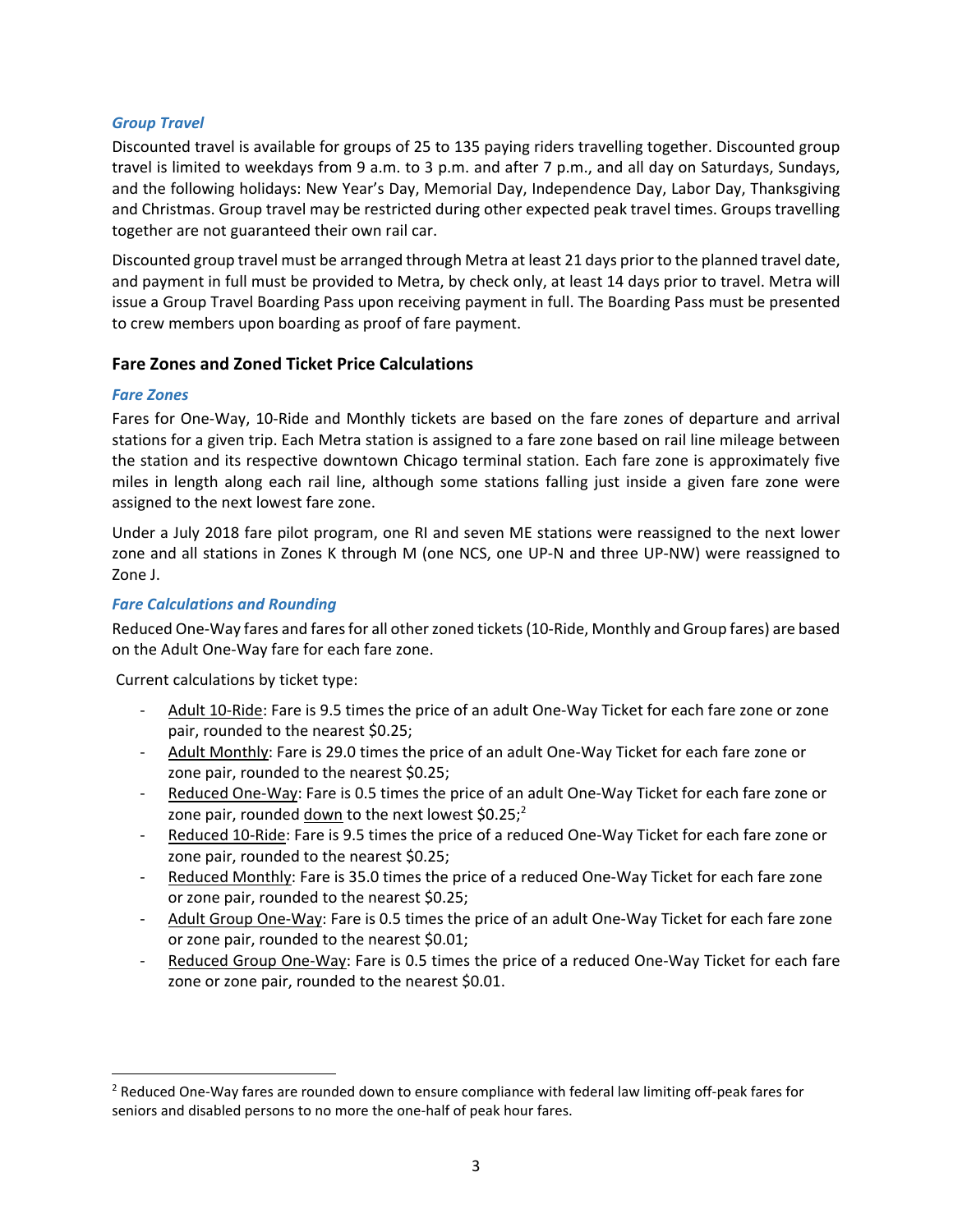### **Other Ticket Types**

#### *Weekend Pass*

Valid for unlimited travel on all Metra lines on both Saturday and Sunday. Weekend Passes are sold at one price (see Table 4) and are not available at a reduced fare. Weekend Passes are for the exclusive use of the purchaser and may not be shared or transferred. The pass is available for purchase only through the Ventra App.

At the discretion of the CEO/Executive Director, or designee, Weekend Passes may be extended to a third valid day, such as the Friday before or the Monday after a weekend, or offered for other specified periods, such as Thanksgiving Day and the following Friday. Weekend Passes must be used within 14 days of the date of purchase, and once activated, expire at 3 a.m. on the first calendar day following the weekend of use. Weekend Passes are not refundable.

#### *Saturday/Sunday Day Pass*

Valid for unlimited travel on all Metra lines on either Saturday or Sunday. Saturday/Sunday Day Passes are sold at one price (see Table 4) and are not available at a reduced fare. Saturday/Sunday Day Passes are for the exclusive use of the purchaser and may not be shared or transferred. The pass is available for purchase through the Ventra App, station ticket agents, ticket vending machines, or on board the train from a conductor. There is no surcharge for buying a Saturday/Sunday Day Pass on the train if a ticket agent is available at the boarding station.

Saturday/Sunday Day Passes purchased through the Ventra App must be used within 14 days, including the day of purchase; Saturday/Sunday Day Passes purchased at ticket windows must be used within the same calendar month of the day of purchase; Weekend Passes purchased from ticket vending machines or onboard personnel are valid only for the weekend of the day of sale. Once activated or punched, Saturday/Sunday Day Passes expire at 3 a.m. on the next calendar day. Saturday/Sunday Day Passes are not refundable.

### *RTA Ride‐Free Permit*

Valid for unlimited travel to or from any Metra station, and on all fixed‐route Chicago Transit Authority (CTA) and Pace<sup>3</sup> service. RTA Ride-Free permits are available only for qualifying low-income seniors and disabled persons enrolled in the Illinois Benefit Access program, which has maximum household income requirements. Only the RTA can issue the Ride‐Free permits.

#### *Metra Link‐Up Pass*

Available only for Metra Monthly Pass holders, the Link‐Up Pass allows connecting travel on CTA and Pace. Pass is valid anytime on CTA buses and trains and on fixed-route Pace buses, including Pace On Demand (formerly Call‐n‐Ride) and Pulse express service. The Link‐Up Pass is valid on Pace premium routes with payment of a pass transfer fare. For Metra Monthly Passes purchased from a station ticket agent or through a pre‐tax provider, the Link‐Up Pass will be issued on a Ventra ticket each month. For Monthly Passes sold through the Ventra App, Link‐Up Passes will only be issued to a registered Ventra card associated with the Ventra account used to purchase the Metra mobile Monthly Pass. Link‐Up Passes are valid for 30 consecutive days from first use; Link‐Up Passes issued on a paper Ventra Ticket may be used as a flash pass on the last day of a 31‐day month, if needed, provided the paper pass has a current month sticker.

The fare for the Link‐Up Pass is set under an agreement between Metra, CTA and Pace and is not refundable.

<sup>&</sup>lt;sup>3</sup> Suburban Bus Division of the Regional Transportation Authority.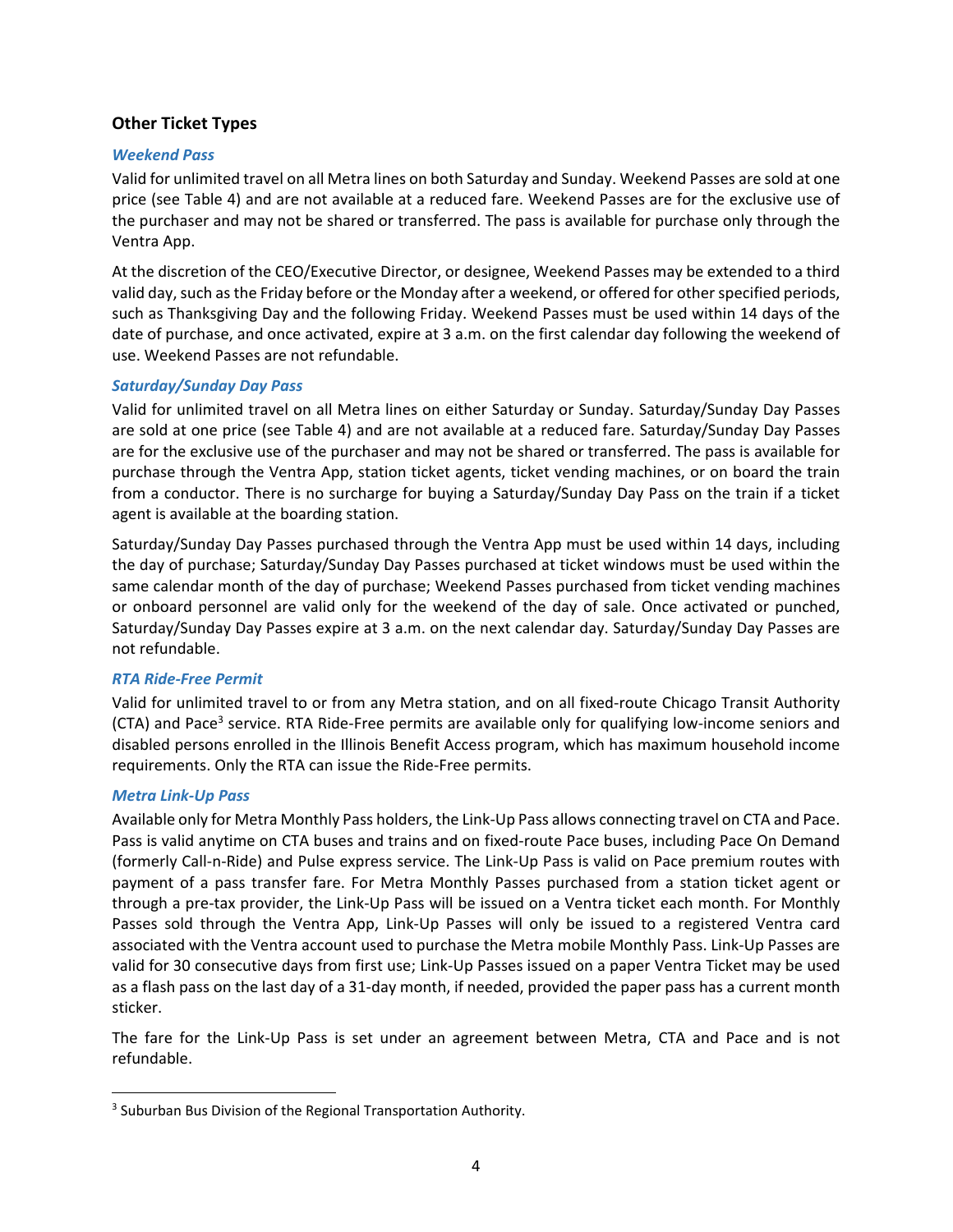#### *Metra/Pace PlusBus Pass*

Available only for Metra Monthly Pass holders, the PlusBus Pass allows connecting travel at any time on Pace fixed‐route buses, including Pace On Demand (formerly Call‐n‐Ride) and Pulse express service. The PlusBus Pass is valid on Pace premium routes with payment of a pass transfer fare. For Metra Monthly Passes purchased from a station ticket agent or through a pre‐tax provider, the PlusBus Pass will be issued on a Ventra ticket each month. For Monthly Passes sold through the Ventra App, PlusBus Passes will only be issued to a registered Ventra card associated with the Ventra account used to purchase the Metra mobile Monthly Pass.

The fare for the PlusBus Pass is set under an agreement between Metra and Pace and is not refundable.

#### *Special Event Pass*

Metra may issue special event tickets and passes for various high‐demand events such as for Ravinia Festival concerts, professional sports championship rallies, marathons, civic or music festivals, etc., to encourage ridership and help curb unintentional fare evasion due to unusually high system ridership. Pricing and valid periods of special event tickets are tailored to each event and can vary from single‐ride tickets to multiple‐day passes. Special event tickets may be available systemwide or limited to specific rail lines or stations. The CEO/Executive Director, or designee, is authorized to set the price and terms of special event tickets without prior approval of the Metra Board of Directors. Special Event tickets and passes are not refundable.

#### *Marketing Tickets/Charter Trains*

The Metra Marketing Department may work with certain event planners, particularly the McCormick Place Convention Center, to develop specialized tickets or passes that are provided to attendees of certain conventions. Metra may also provide charter trains to serve major conventions. The CEO/Executive Director, or designee, is authorized to set pricing of special marketing passes and charter train service without prior approval of the Metra Board of Directors.

# **REDUCED AND FREE FARE PROGRAMS**

Fares for all reduced fare programs are shown in Table 2. Not all reduced ticket types are available to all classes of reduced‐fare riders. Reduced fare tickets are not sold through ticket vending machines. Proof of reduced fare eligibility is required at the point of purchase and may be requested by train crews. Reduced fare ticket holders who do not provide proof of eligibility to train crews on request will be required to purchase a full fare One‐Way Ticket on board and are subject to a \$5 surcharge if boarding at a station where a ticket agent is available.

### **Senior Citizen/Disabled Persons**

### *Senior Citizen/Disabled Persons*

Senior citizens 65 or older, customers with disabilities and Medicare cardholders who have an RTA‐issued Reduced Fare Permit are eligible for reduced One-Way, 10-Ride or Monthly fares.<sup>4</sup>

<sup>&</sup>lt;sup>4</sup> Transit agencies receiving federal funding are required by law {49 USC 5307(d)(1)(D)} to provide transportation during non‐peak hours for elderly and handicapped individuals, or an individual presenting a Medicare card, charged at a rate not to exceed 50 percent of the peak hour fare. Transit agencies may require seniors and disabled persons to obtain a special identification card issued by the transit agency as proof of eligibility for reduced fares.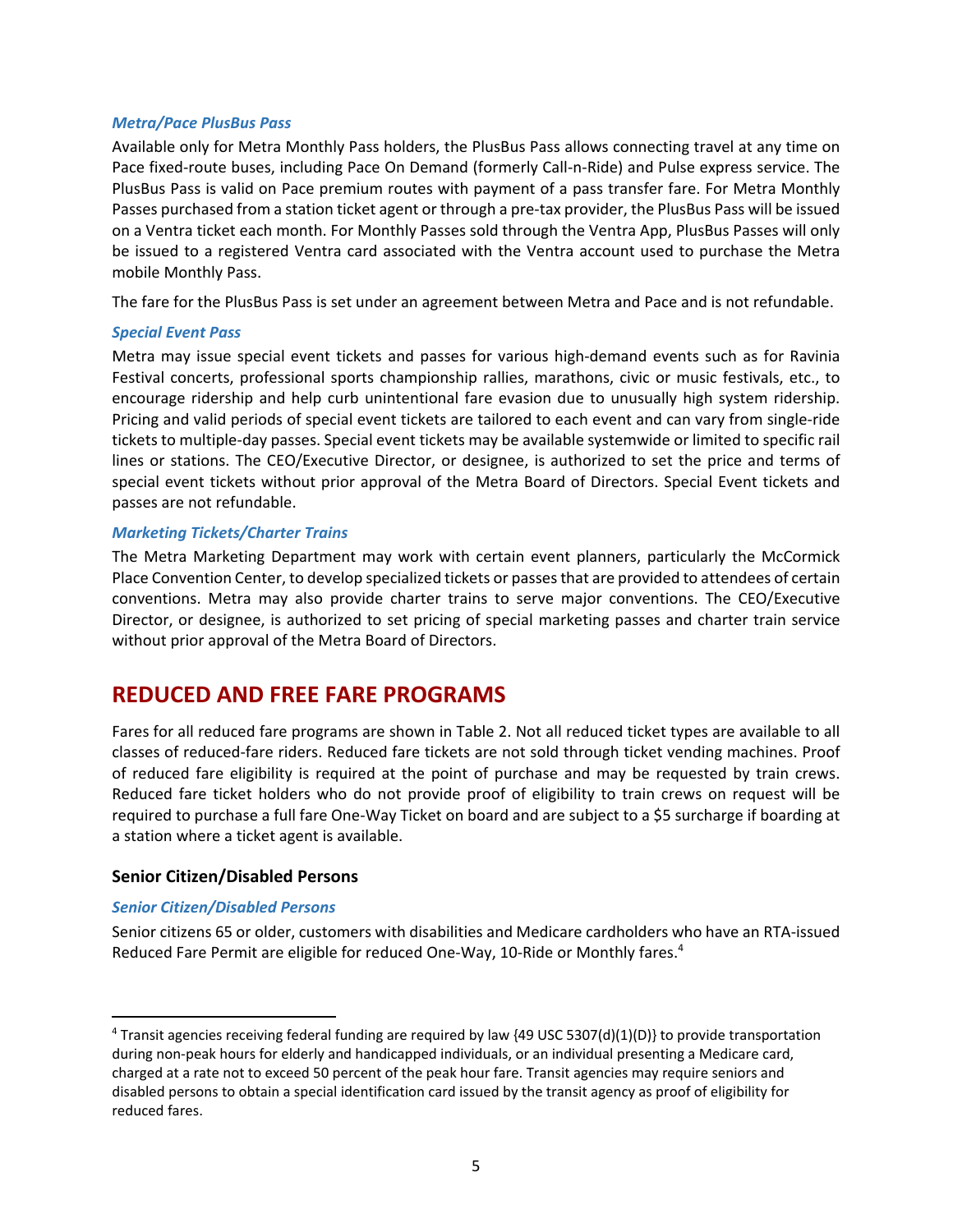#### *Low‐Income Seniors and Disabled Persons*

An RTA Ride‐Free Permit is required for free travel on Metra. Low‐income seniors and disabled persons must be enrolled in the Illinois Department on Aging Benefit Access Program and reside in Illinois to be eligible for an RTA Ride‐Free Permit. Those enrolled in the Benefit Access Program must then contact the RTA to apply for a Ride‐Free Permit.

#### **Children/Youth**

#### *Young Children*

Up to three children age 6 and under may ride free at all times when accompanied by a fare-paying adult. Each additional young child, regardless of age, requires a reduced fare. Any applicable adult ticket may be used as the adult fare. Under no circumstance will children under seven years of age be permitted to travel alone.

#### *Children ages 7 to 11*

Children ages 7 to 11 are eligible for reduced One‐Way fares.

#### *K – 12 Student Fares*

Full-time students enrolled in a grade school or high school can purchase a reduced fare One-Way, 10-Ride or Monthly ticket. College students are not included. Student fares are in effect at all times. When purchasing a ticket, students must present a valid letter of certification from their school (on school stationery) or present a valid school I.D. (both are valid through the end of the calendar year) bearing the student's name, school name and authorized signature. The student identification card, electronic school I.D. or letter of certification must be displayed along with the ticket to the conductor. Failure to do so will result in full fare payment. Student tickets are not transferable.

Home‐schooled students must present a letter with the name and address of the person providing the home schooling as teacher/principal at the top, signed and notarized.

At the discretion of the CEO/Executive Director, or designee, onboard cash sales of reduced fare student tickets by conductors may be suspended during certain high ridership events, such as Lollapalooza, St. Patrick's Day Parade, etc. Reduced fare student tickets sold through other sales channels will remain valid at all times.

#### *Family Fares Program*

On weekends and select holidays, up to three children age 11 and under ride free with each fare‐paying adult. Any applicable adult ticket, including the Weekend Pass and RTA Ride Free Pass, may be used as the adult fare.

At the discretion of the CEO/Executive Director, or his or her designee, the Family Fare program may be extended to weekdays, typically from Memorial Day through Labor Day.

#### **Other Free and Reduced Fare Programs**

#### *Military Personnel*

Active duty military personnel of all branches (Marines, Air Force, Army, Navy and Coast Guard) who present proper military identification are eligible for reduced fare One‐Way or 10‐Ride tickets.

#### *Police Officers and Firefighters in Uniform*

As required under Illinois law, police officers from any municipality served by Metra and firefighters from the Chicago Fire Department may ride free with the following restrictions: police officers and firefighters must be in full uniform and free rides for firefighters are limited to within the city of Chicago.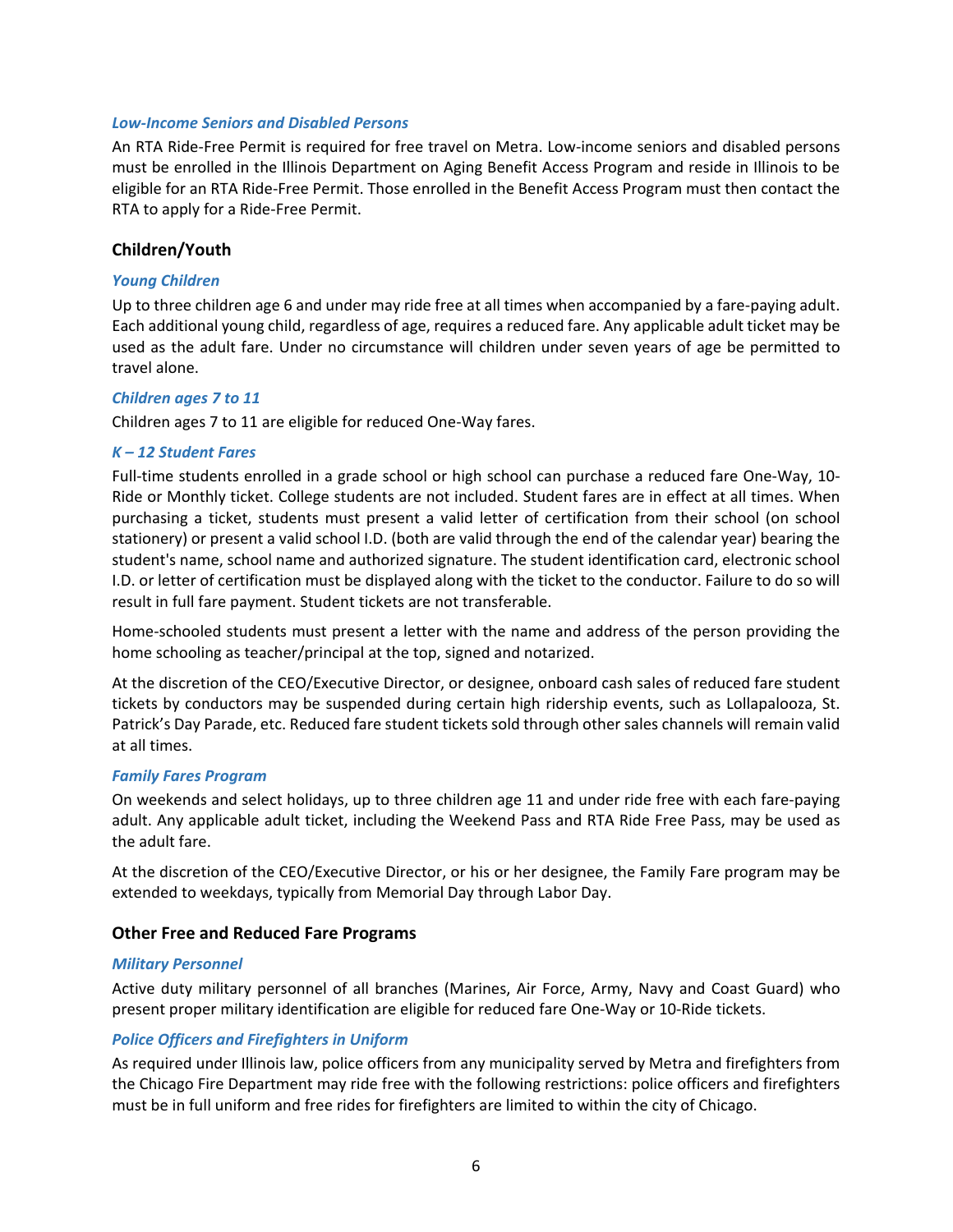#### *Current and Retired Railroad Employees*

Certain current and retired railroad employees may ride free with an employee or retiree pass. Employee and retiree passes are only issued to the following groups: Chicago, Burlington & Quincy retirees with a hire date before January 14, 1966; retired Union Pacific employees receive 10 free passes; current or retired Illinois Central or Metra Electric employees with a seniority date prior to April 1, 1971, or with a seniority date prior to January 1, 1985 if 100 percent of work was in a commuter rail-related position; Rock Island employees with a seniority date prior to December 31, 1971; and Milwaukee Road employees with a seniority date prior to March 1, 1972. Employee and retiree passes are only valid on the district for which they are issued.

#### *Metra Board Members*

Current members of the Metra Board of Directors may ride free with their Metra issued ID card that indicates their position as a Metra Board member.

# **FARE AND SERVICE POLICIES**

### **Lost Ticket/Refund Policy**

#### *Lost/Stolen Tickets*

No refund or replacement ticket will be issued for lost, destroyed or stolen One‐Way or 10‐Ride tickets or Weekend or Monthly passes. All customers must have a ticket in their possession at the time of travel. Customers without a ticket must purchase a One‐Way Ticket from onboard personnel (cash only and subject to \$5 surcharge if boarding at a station where a ticket agent is available) or purchase and activate mobile ticket through the Ventra App.

### *Refunds*

Refunds are only available for Monthly Passes; no other ticket types are refundable. Refunds on Monthly Passes are subject to these rules and conditions:

- Monthly Passes are subject to a \$5 handling fee per transaction;
- ‐ All Monthly Passes, regardless of method of payment, will be refunded on a percentage basis depending on the date returned, with 100 percent refunded on or before Day 1 of the month for which the ticket is valid and 85 percent refunded on Day 2. The amount refunded continues to be reduced by 5 percent for every day thereafter until close of business on day 18 of the month, at which time no refund is permitted;
- Metra is not permitted to issue refunds for Monthly Passes purchased using a Transit Benefit (tax deferred) form of payment. Refunds for tickets purchased through this channel will need to be processed through the passenger's employer and back through the vendor managing the Transit Benefit Program. This includes purchases made with an RTA Fare Check;
- ‐ Link‐Up and PlusBus monthly passes are not refundable.

### *Exchanges*

A valid paper ticket may be exchanged only as partial credit toward the purchase of another ticket with a greater number of zones or another ticket type of greater value at any ticket sales location. Weekend tickets and tickets purchased through the Ventra App cannot be exchanged. Partial refunds will not be provided.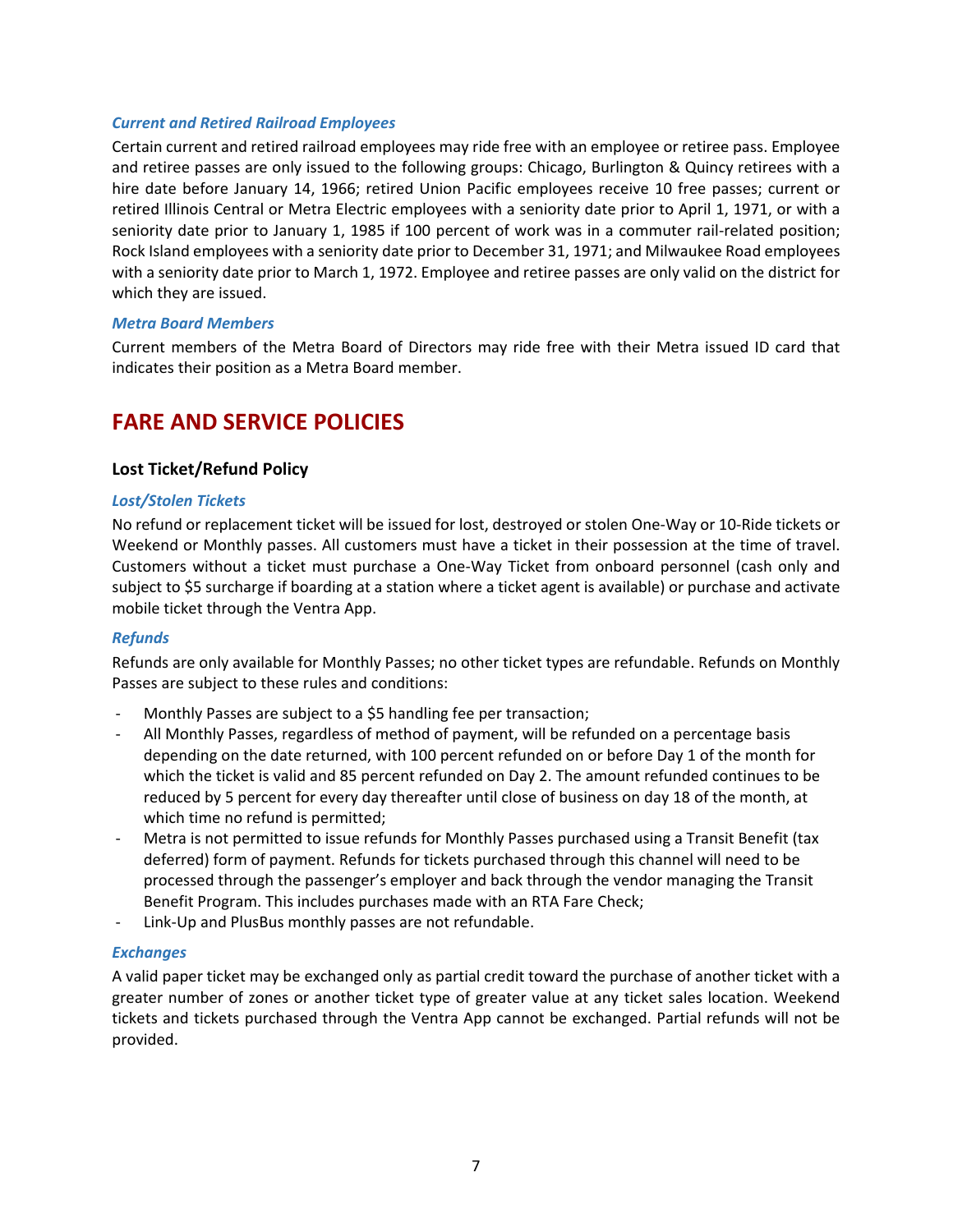Because the credit card vending machines at outlying Metra Electric Line stations sell only full fare tickets, RTA Reduced Fare Permit‐holders who purchase a full fare ticket at a ticket vending machine can receive a rate adjustment at one of the downtown station ticket windows.

### **Other Fare and Service Policies**

### *Ticket Validation*

Riders must present a valid ticket to onboard personnel or law enforcement on request or be prepared to purchase a ticket with cash or through the Ventra App. Riders using the Ventra App for fare payment should activate their ticket upon boarding. Mobile One‐Way Tickets and each ride of a mobile 10‐Ride Ticket will remain active for a set amount of time, depending on trip length (passes will remain active for the duration of the pass valid period). Conductors may ask riders to tap an active mobile ticket to verify ticket validity. It is the responsibility of the rider to ensure that their mobile phone remains adequately charged and otherwise in working order to display the mobile ticket as requested. Riders unable to display their mobile ticket on request may be asked to purchase a cash ticket on board. Riders using reduced fare mobile tickets who are unable to provide on board personnel with proof of eligibility may also be asked to purchase a full fare ticket.

In the event of a service disruption, expired One‐Way and 10‐Ride tickets will remain available for display to conductors for three hours; it is at the discretion of the conductor to accept a recently expired Ventra mobile ticket as valid fare payment.

### *Onboard Surcharge*

One‐Way Tickets purchased on board from conductors are subject to a \$5 surcharge if a ticket agent was on duty at the boarding station. The onboard surcharge does not apply to Weekend, Ravinia or special event passes sold on board, or to tickets purchased on board via the Ventra App. The onboard surcharge also does not apply if the point of sale system at the boarding station is not functioning. A \$1 surcharge will be added to onboard transactions involving \$50 bills and larger.

## *Stopovers and Transfers*

Metra allows stopovers and transfers for riders using One-Way or 10-Ride tickets without additional charge, under the following conditions:

- ‐ Riders must notify onboard personnel of planned stopovers or transfers prior to ticket validation;
- ‐ Transfers between trains are permitted only for a continuous journey, which may include a change in the direction of travel if transferring between two branches of a single rail line (trips between ME mainline and Blue Island Branch, for example);
- ‐ Stopovers are limited to a continuous journey, with no change in rail line or direction of travel;
- Transfers between any two trains at one or more downtown Chicago terminal stations (Millennium, LaSalle St., Union Station and Ogilvie Transportation Center) would not be considered part of a continuous trip and require a separate fare;
- ‐ For riders using One‐Way or 10‐Ride tickets on the Ventra App, each continuous journey, including stopovers and transfers, must be completed within the time limits of the mobile ticket.

These restrictions do not apply to riders using Monthly, Weekend or other passes, as these tickets allow unlimited travel within specified time and zone limits.

### *Extension‐of‐Journey (Incremental) Fares*

Riders may travel beyond the zone limits of a valid ticket by paying an additional incremental fare on board. Incremental fares are \$1 for the first zone beyond their valid ticket and \$0.50 for each additional zone (\$0.50 for the first zone and \$0.25 for each additional zone for riders with a valid reduced-fare ticket).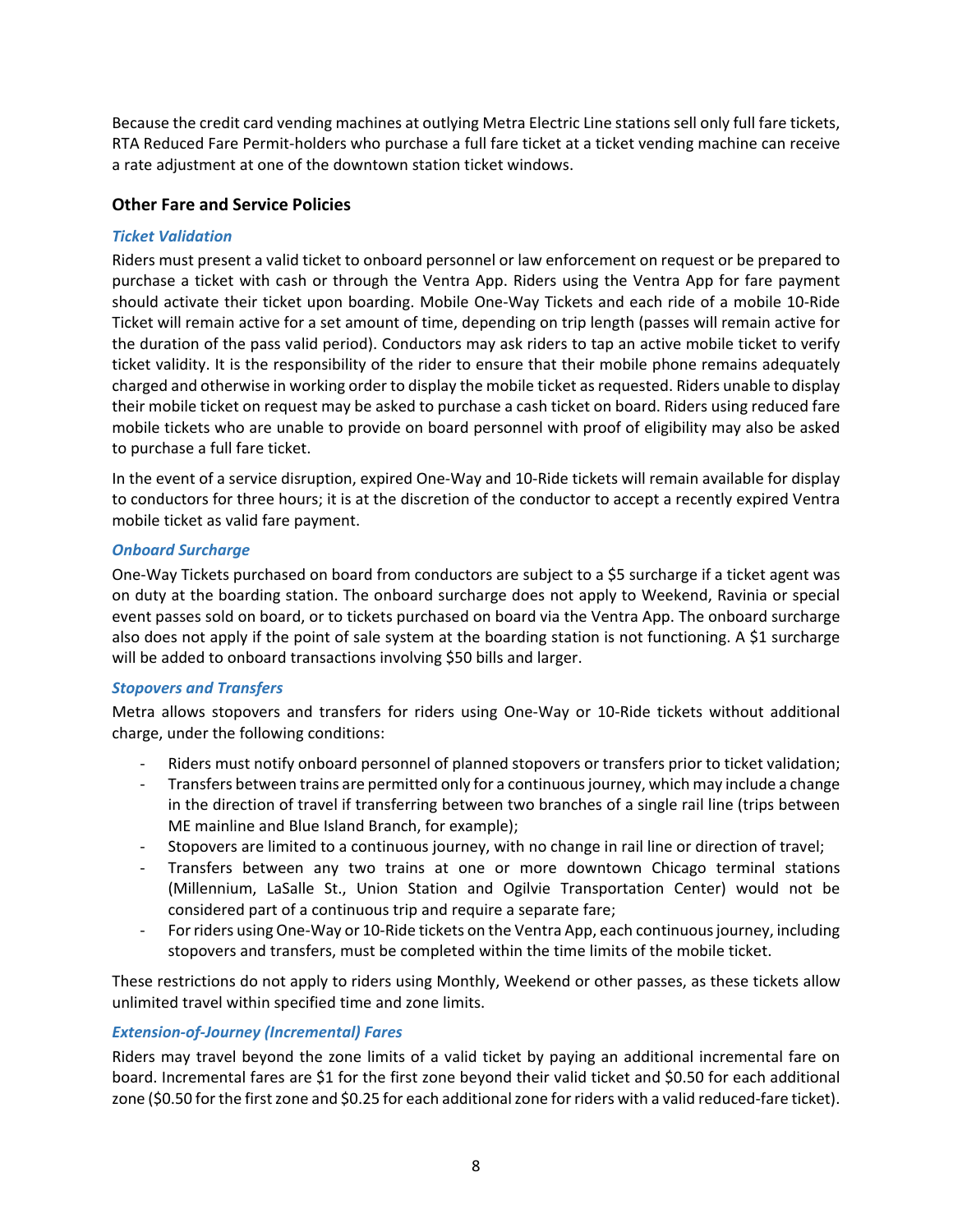Incremental fares are issued on a paper duplex ticket and must be paid in cash. Riders must notify onboard personnel of planned travel beyond the zone limits of their ticket. A \$5 surcharge will be charged in addition to the applicable incremental fare for any rider who travels beyond the zone limits of their ticket and fails to notify onboard personnel.

Incremental fares are not available on the Ventra App. Riders using the Ventra App who travel beyond the zone limits of their mobile ticket must either purchase an incremental ticket from a conductor (cash only) or purchase a One‐Way Ticket on the Ventra App between the destination station of the original base ticket and the new destination station.

### *Bicycles and E‐Scooters*

Standard bicycles and electric scooters (e-scooters) are permitted on all trains. There is no additional charge for bikes or e‐scooters. Small folding bikes in protective covers and folding e‐scooters are permitted on all trains. Tricycles, tandems, trailers, bulky attachments, bikes with training wheels or gasoline powered bikes or vehicles are not permitted on any trains.

Metra introduced Bike Cars in November 2020 to increase bicycle capacity on specific trains, beginning on the Milwaukee District North Line, and later on the BNSF and Rock Island lines. The Bike Cars, identified by a special paint scheme and bike decals, have been modified by replacing seats with bike racks to increase bike capacity from five to 16 bikes. Schedules for these lines identify which trains include a Bike Cars.

Bikes are accommodated on a first-come, first-served basis; crews have the right to refuse bikes in the event of overcrowding or depending on the needs of customers with disabilities. In the case that cyclists are required to get off the train before their destination, train crews will attempt to accommodate displaced cyclists on a following train. In the event that cyclists cannot reach their final destination via Metra, reimbursement will be based on the fare product used for that trip.

### *Pets*

Small pets in enclosed carriers are permitted on non‐peak period weekday trains arriving in Chicago before 6:31 a.m. and after 9:30 a.m., or departing Chicago before 3 p.m. and after 7 p.m., and on all weekend trains. There is no charge for pets.

Train crews have the right to refuse pets in the event of overcrowding. In the case that passengers with pets are required to get off the train before their destination, train crews will attempt to accommodate these passengers on a later train. If these passengers cannot reach their final destination via Metra, reimbursement will be based on the fare product used for that trip. Metra reserves the right to remove passengers with pets that are noisy or disturb other customers.

## *Employees*

Metra does not provide any employee with discounted or free travel, except for employees who qualify for a free employee pass under an agreement with one of Metra's predecessor railroads (Illinois Central, Milwaukee Road or Rock Island) or employees on duty or as otherwise required for work. Any Metra employee who needs to travel between two Metra locations, for work purposes only, may make arrangements with their respective supervisor for a ticket or a limited-use employee pass. Tickets issued to Metra employees are valid on any rail line, but Metra employee passes are limited to the operating district for which they are issued (Metra Electric, Heritage Corridor, Milwaukee, Rock Island and SouthWest). Union Pacific and BNSF provide their employees with special tickets for work‐related travel. These passes are only valid on trains operated by the issuing company (UP or BNSF) and not on any Metra‐ operated rail line.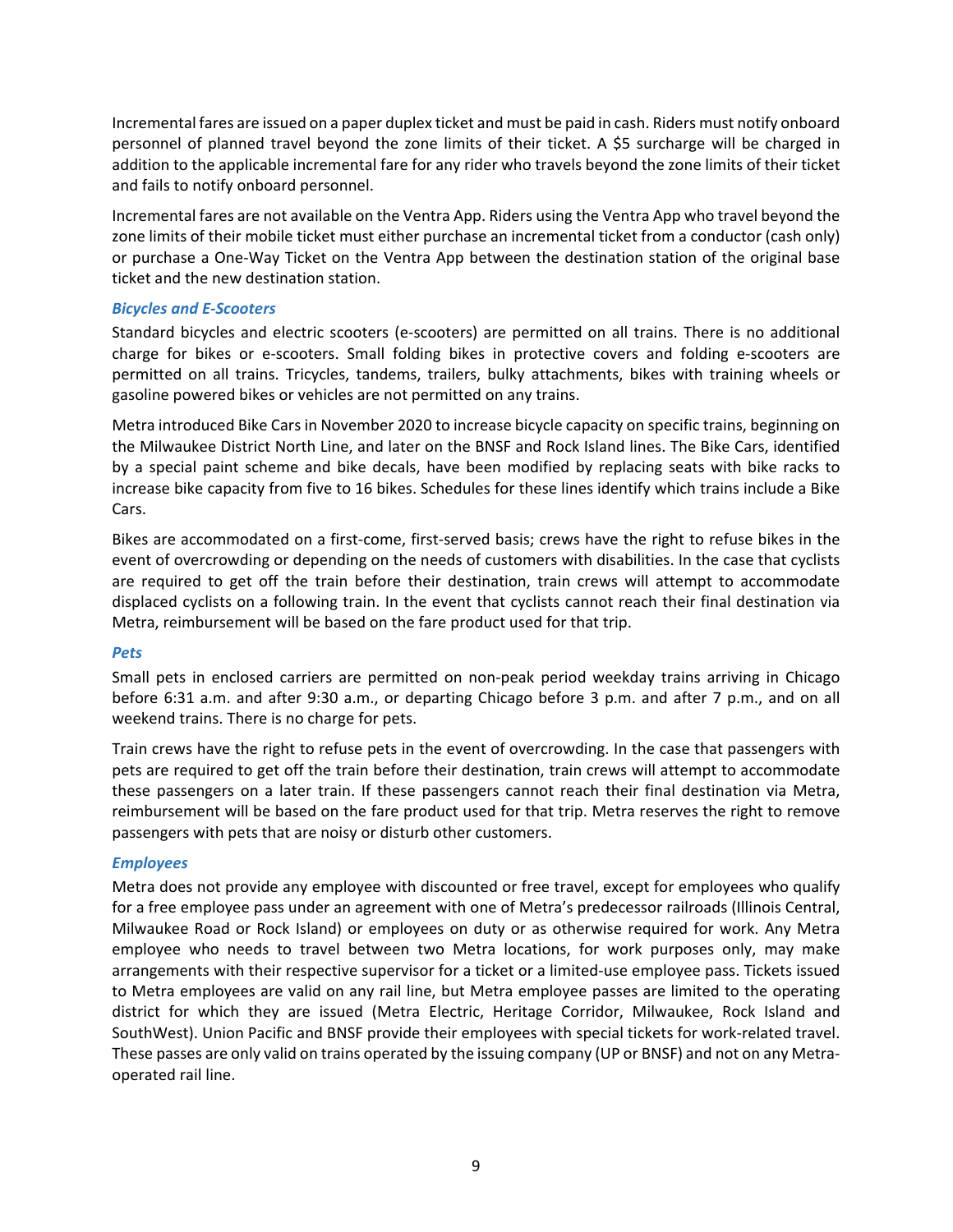#### *Service Disruptions*

On a case‐by‐case basis at the discretion of the CEO/Executive Director or designee, Metra may agree to accept CTA, Pace, NICTD or Amtrak fare media for service on one or more specified Metra rail lines to accommodate riders affected by service disruptions on these other service providers.

#### *Failure to Pay Fare*

If a passenger fails to provide a ticket for travel and is unable to purchase a paper or mobile ticket, onboard personnel may issue an onboard fare collection envelope as a one-time courtesy to the passenger, with instructions for sending payment to Metra. Riders who receive an onboard fare collection envelope for failure to pay a fare must remit the applicable one-way fare for the transportation provided, plus a \$5 service charge or present a valid Monthly Pass to a ticket agent to void the fare payment envelope. Passengers who fail to send in the required fare payment may be subject to additional claims action.

Onboard personnel are authorized to remove any passenger from a train at the next scheduled stop for fare evasion, including refusal to provide a valid ticket or purchase a ticket on board and/or refusal to accept an onboard fare collection envelope to remit a fare later, or use of a counterfeit or altered ticket, including refusal to demonstrate mobile ticket security features when requested. Metra personnel must turn over any passenger removed from a train for refusal to pay a fare or for use of a counterfeit or altered ticket to the Metra Police Department or local law enforcement officials for prosecution.

#### *Passenger Removal*

Passengers whose conduct is disorderly or abusive will not be allowed on board, or will be asked to leave the train. Disorderly or abusive passengers may be subject to arrest. Any passenger who is refused service or is removed from a train due to disorderly conduct is not eligible for reimbursement for any fares paid and may be barred from using Metra service.

# **PILOT FARE PROGRAMS**

The Metra Board can approve fare pilot programs to explore if they will have a positive impact on ridership. These pilot programs will be evaluated to determine their effectiveness in achieving ridership goals. Depending on the outcome of these evaluations, changes under these pilot programs may be made permanent, revised or rescinded.

### **Fair Transit South Cook Pilot Program**

Cook County Board President Toni Preckwinkle and Metra, Pace and Regional Transportation Authority launched the three‐year Fair Transit South Cook pilot program on January 4, 2021, to reduce costs and make transit more convenient for residents and workers in south Cook and north Will counties. Under this pilot program, all riders on the Metra Electric and Rock Island lines are eligible for reduced fares. Reduced tickets sold under this pilot are marked for use on the Metra Electric and Rock island lines only and may not be used on any other Metra lines.

To facilitate the Fair Transit South Cook pilot program, Cook County has agreed to compensate Metra for any fare revenue lost due to allowing all riders to use reduced-fare tickets on the Metra Electric and Rock Island lines.

### **Day Pass**

In response to the COVID-19 pandemic, Metra implemented a \$10 All-Day Pass in June 2020 to limit interactions between front line staff end riders, provide a discount to most riders given the reduction in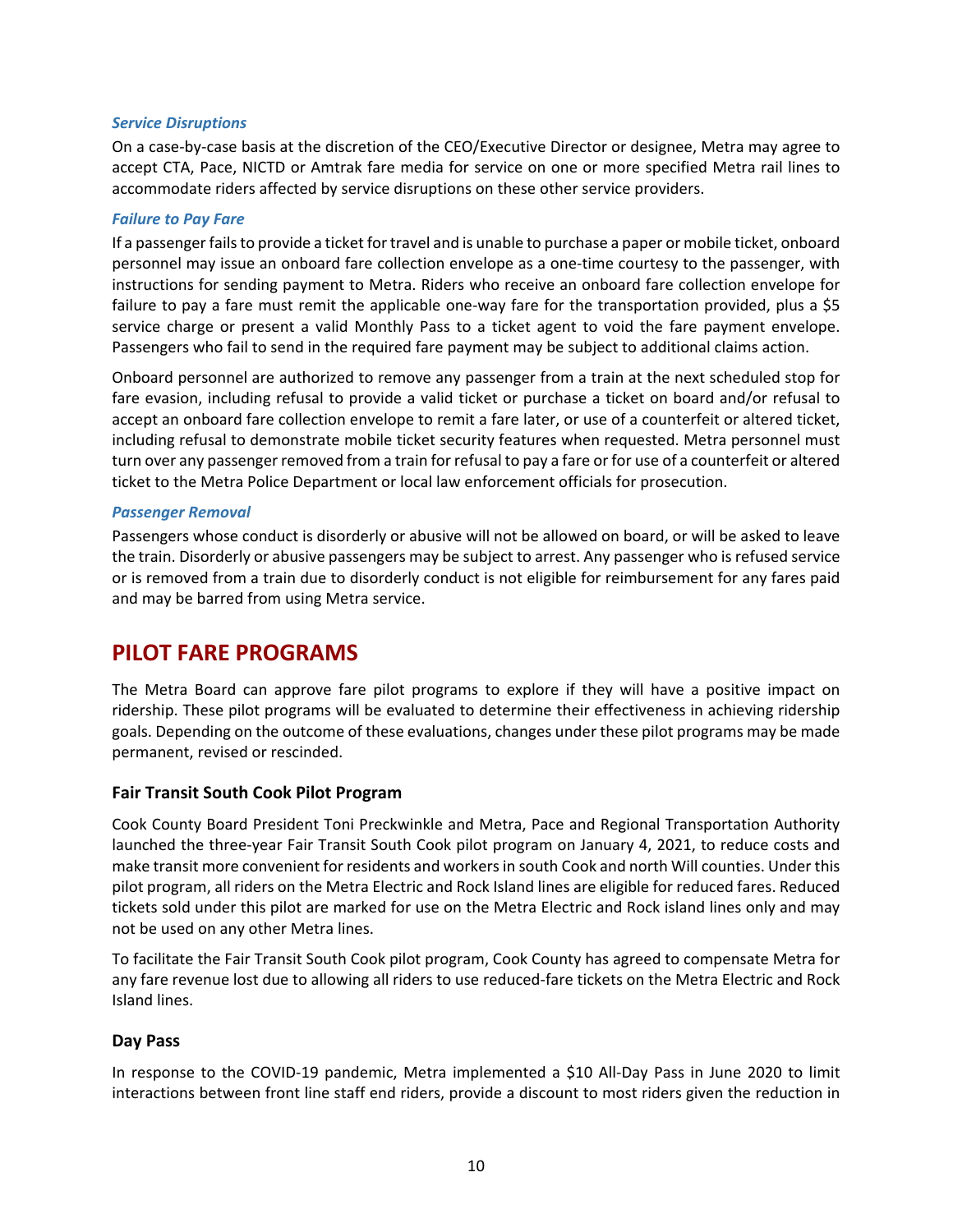service, and to encourage the use of Metra by essential workers. Metra is expanding the Day Pass under a new pilot program that retains the existing \$10 Day Pass for trips of four or more fare zones and introduces a new \$6 Day Pass on February 1, 2021, for trips of one to three fare zones. The Day Pass provides unlimited rides on the day of use for the specified number of fare zones and is available only on the Ventra mobile app. The Day Pass is valid for seven days from the date of purchase.

The new \$6 Day Pass is intended to help grow new markets for Chicago‐to‐Chicago and Suburb‐to‐Suburb travel, college students, day trips, etc., and will remain available through at least 2022. Throughout the year, Metra will evaluate the effectiveness of the Day Pass in growing the short‐trip ridership market and support Metra's post‐pandemic recovery efforts. Based on this evaluation Metra may retain, alter or rescind the Day Pass pilot program. The Day Pass replaces the Round Trip Plus Pass.

# **FARE CHANGES**

## **Fare Change Procedures**

## *Authority for Fare Changes*

The CEO/Executive Director, or designee, is authorized to make the following fare or fare policy changes without prior Board approval:

- ‐ reduce or waive fares due to emergency service disruptions;
- ‐ issue Special Event tickets, including Ravinia Park round‐trip tickets;
- ‐ approve additional valid days for the Weekend Pass;
- issue Marketing tickets and passes;
- ‐ approve pricing and schedules for charter service;
- ‐ suspend reduced student fares during high ridership events, such as the Lollapalooza Festival and the St. Patrick's Day Parade;
- ‐ introduce promotional fare pilot programs, including ride‐free promotions, if under six months in duration and if no fares are increased;
- ‐ introduce a pilot fare program or offer promotional tickets that are valid only on specific rail lines or trains; and
- ‐ change the validity or expiration period for any ticket type.

## *Equity Analysis Requirements*

Under FTA guidance for transit agency compliance with Title VI of the Civil Rights Act of 1964 (FTA Title VI Circular (FTA C 4702.1B), TITLE VI REQUIREMENTS AND GUIDELINES FOR FEDERAL TRANSIT ADMINISTRATION RECIPIENTS, effective October 1, 2012), transit agencies must evaluate the impacts of any proposed fare change to determine whether or not the proposed change would create a discriminatory effect on riders based on race, color, national origin or poverty status.

Transit providers are required to evaluate all fare changes regardless of the amount of increase or decrease; however, the Title VI Circular provides for three exceptions to this requirement:

- (i) "Spare the air days" or other instances when a local municipality or transit agency has declared that all passengers ride free.
- (ii) Temporary fare reductions that are mitigating measures for other actions. For example, construction activities may close a segment of a rail system for a period of time and require passengers to alter their travel patterns. A reduced fare for these impacted passengers is a mitigating measure and does not require a fare equity analysis.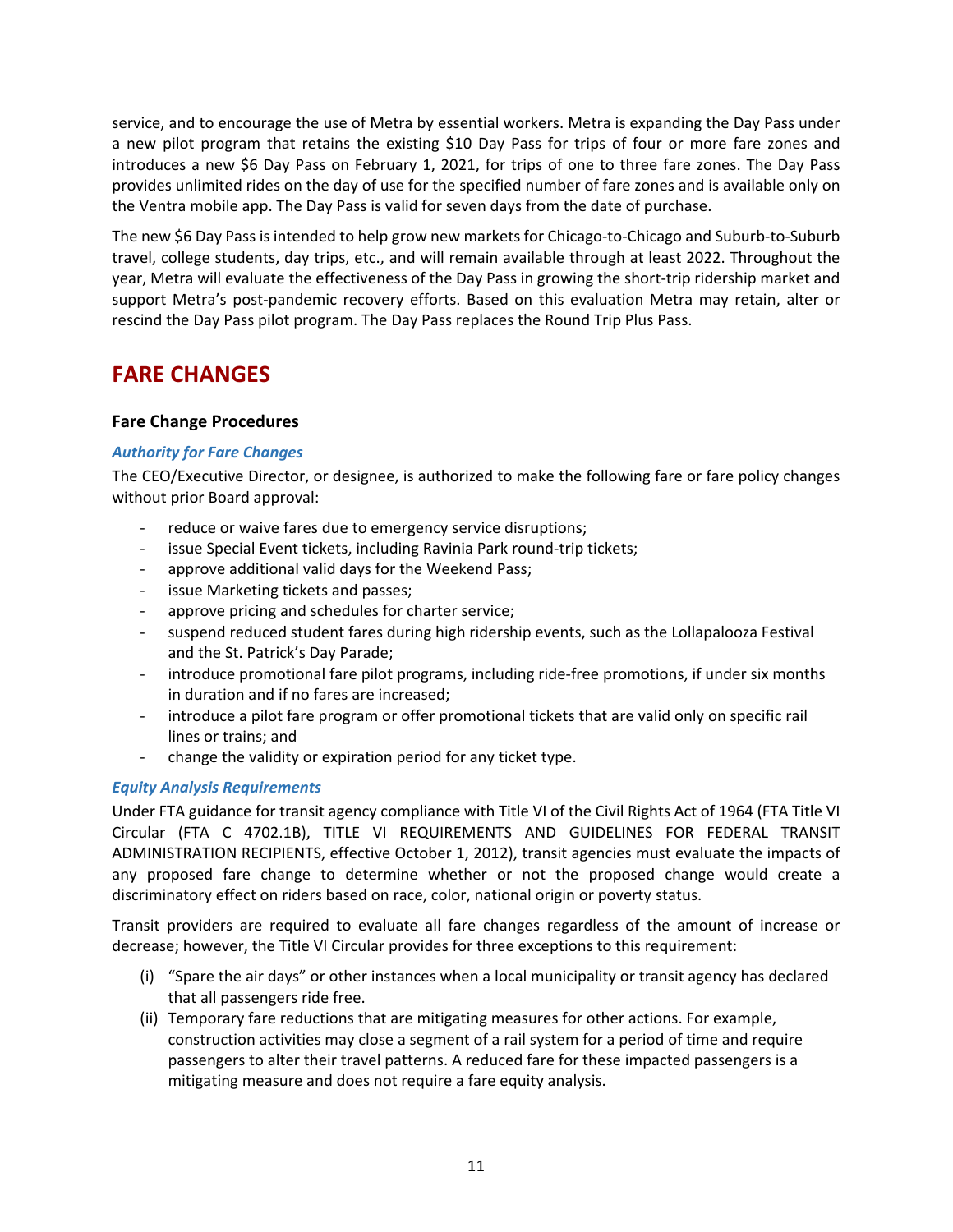(iii) Promotional fare reductions. If a promotional or temporary fare reduction lasts longer than six months, then FTA considers the fare reduction permanent and the transit provider must conduct a fare equity analysis.

FTA Circular 4702.1B, IV.7.b.(1)(a).

For any fare change that does not meet any of the exemptions listed above, Metra staff will prepare an equity analysis of the estimated impacts on minority and low‐income riders. Staff must then present the results of each equity analysis to the Metra Board of Directors for their consideration and approval prior to their final approval of the proposed fare change.

All fare and service change equity analyses shall incorporate Metra's Disparate Impact and Disproportionate Burden analytical thresholds. If, by analysis, a proposed fare change would result in disparate impacts on minority riders, Metra may modify the proposed fare change to avoid, minimize, or mitigate the potential impacts. If the final proposed fare change would result in disparate impacts on minority riders, Metra may implement the change only if the following requirements are met:

- ‐ the transit provider has a substantial legitimate justification for the proposed service change, and
- ‐ the transit provider can show that there are no alternatives that would have a less disparate impact on minority riders but would still accomplish the transit provider's legitimate program goals.

If, by analysis, a proposed fare change would require low‐income riders to bear a disproportionate burden of the proposed change, Metra may modify the proposed fare change to avoid, minimize, or mitigate the potential impacts to the extent possible. Metra will also describe alternatives available to low‐income riders who would be affected by proposed the fare change.

## *Regional Transportation Authority (RTA) Act Requirements*

Under the RTA Act, a public hearing must be held for any increase in fares. The RTA Act establishes minimum public notice and location requirements for each public hearing. This requirement does not apply to fare decreases, or changes in fare media that don't result in a fare increase.

This public hearing requirement may be satisfied by the annual program and budget process, which has similar public hearing requirements.

(*e‐5) With respect to any increase in fares or charges for public transportation, whether by the Authority or by any Service Board or transportation agency, a public hearing must be held in each county in which the fare increase takes effect. Notice of the public hearing shall be given at least 20 days prior to the hearing and at least 30 days prior to the effective date of any fare increase. Notice shall be given by public advertisement in a newspaper of general circulation in the metropolitan region and must also be sent to the Governor and to each member of the General Assembly whose district overlaps in whole or in part with the area in which the increase takes effect. The notice must state the date, time, and place of the hearing and must contain a description of the proposed increase. The notice must also specify how interested persons may obtain copies of any reports, resolutions, or certificates describing the basis upon which the increase was calculated.* 

### *(70 ILCS 3615/5.01(e‐5))*

## *South Shore Line (NICTD) Fares*

Under the RTA Act, all commuter rail service in northeast Illinois is under the jurisdiction of the Commuter Rail Board of the RTA (Metra), including the portion of NICTD service operating within the State of Illinois.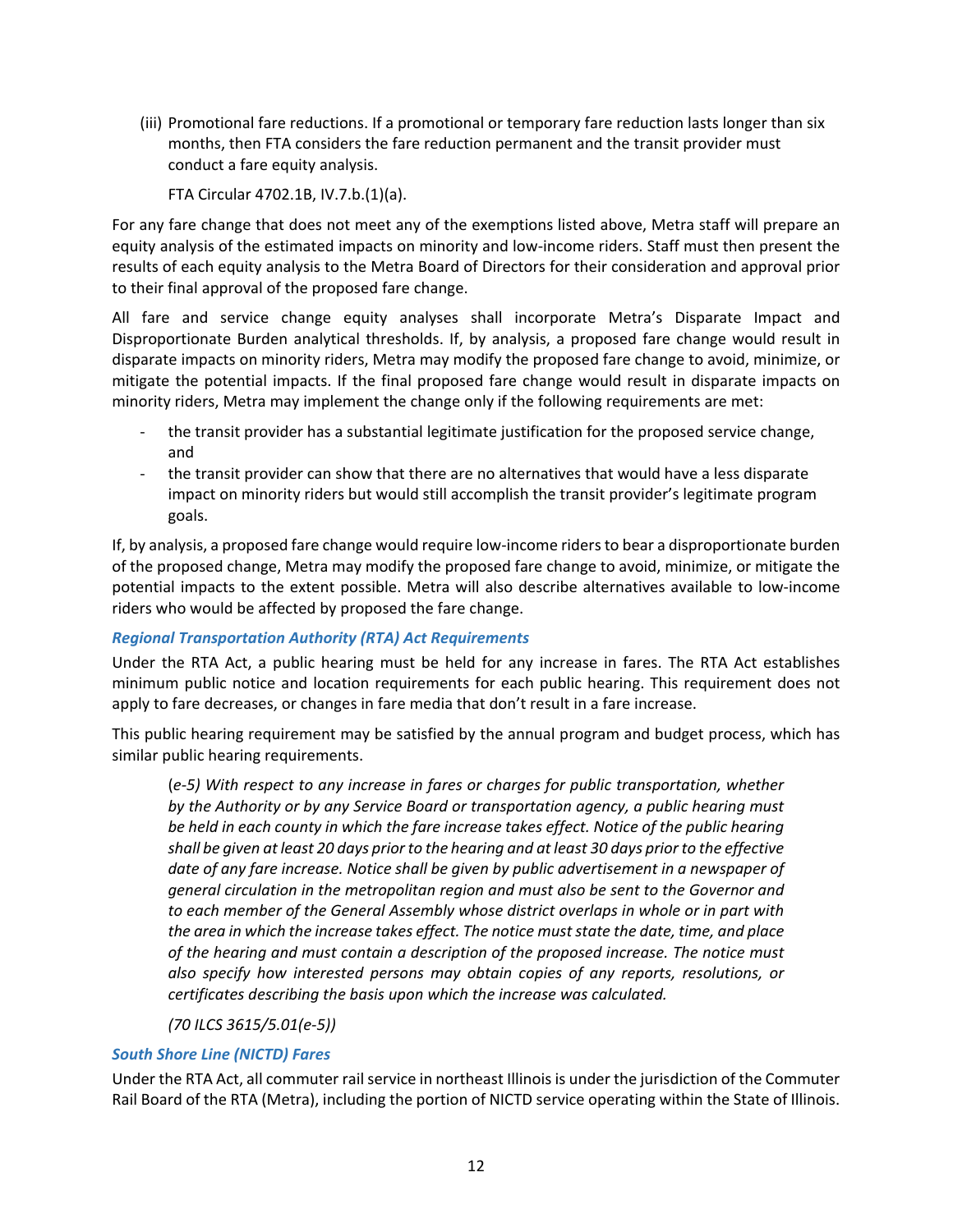Under a purchase‐of‐service agreement with NICTD, Metra provides funding to NICTD for the service it operates within Illinois. Under this agreement, NICTD is restricted from providing service that competes directly with Metra: inbound NICTD trains may not board passengers at any Illinois station, except Hegewisch, and outbound NICTD trains may not allow passengers to alight at any Illinois station, except Hegewisch.

NICTD fares for full and reduced One‐Way Tickets and full fare 10‐Ride and Monthly tickets for service between Hegewisch and NICTD Zone 1 stations (Millennium, Van Buren St., Museum Campus/11<sup>th</sup> St. and McCormick Place) will match Metra Zone D fares, and for these ticket types for service between Hegewisch and Zone 2 stations (55<sup>th</sup>-56<sup>th</sup>-57<sup>th</sup> St. and 63<sup>rd</sup> St.) will match Metra Zone C fares. Fares for 25-Ride Tickets at Hegewisch and all tickets for service to or from any Indiana station are set by NICTD. Metra has no jurisdiction over any other NICTD fare or operations policies unless otherwise specified in an agreement between Metra and NICTD.

Except under ad hoc agreements to accommodate service disruptions or any other special arrangements, NICTD tickets are not valid for travel on any Metra train, nor are Metra tickets valid for travel on any NICTD train.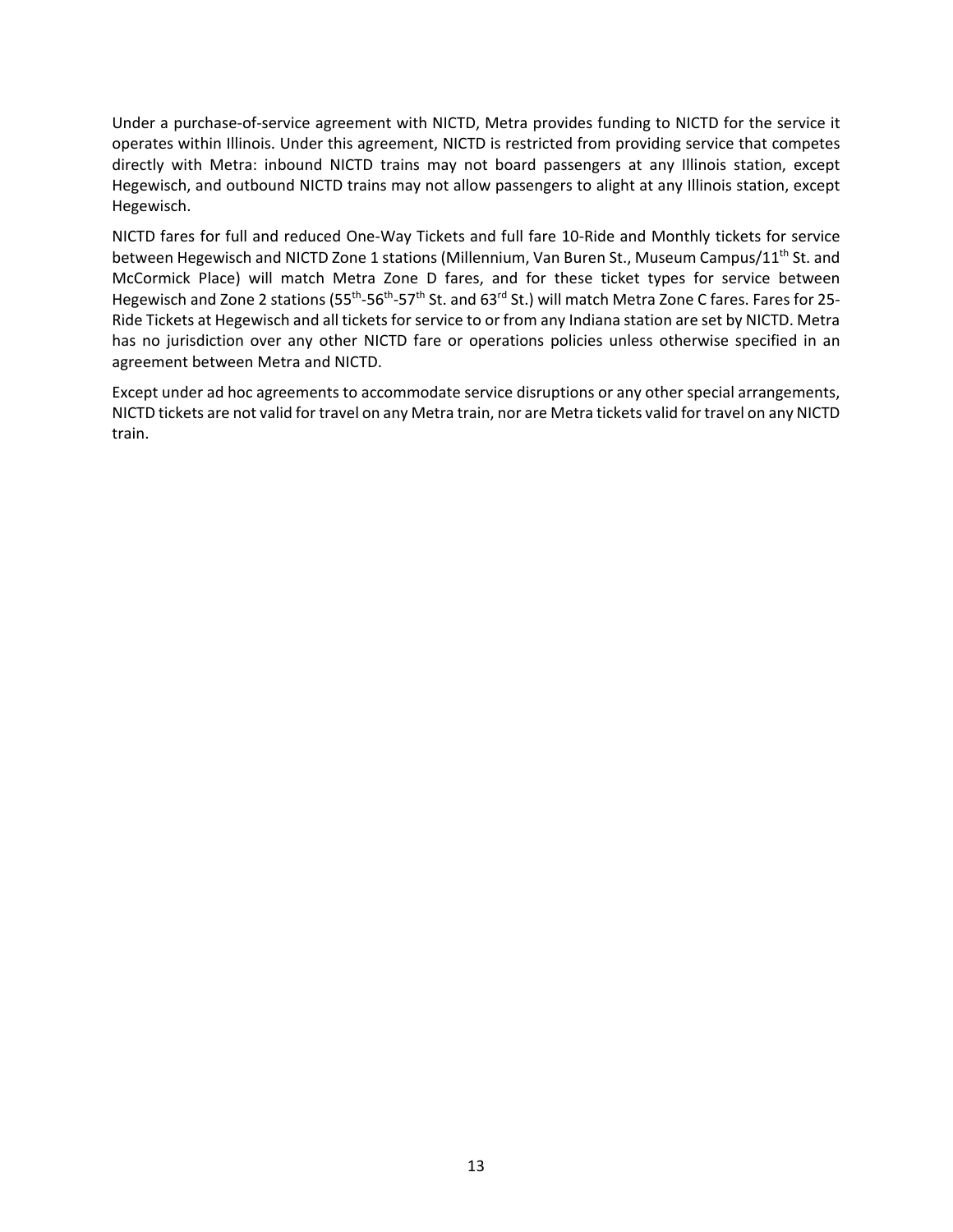# **CURRENT FARES, SURCHARGES AND FARE ZONES**

### **Zoned Fares**

|              | <b>Ticket</b> | A        | B        | $\mathbf c$ | D        | E        | F        | G        | н        | т        | <sup>*</sup> |
|--------------|---------------|----------|----------|-------------|----------|----------|----------|----------|----------|----------|--------------|
|              | Monthly       | \$116.00 |          |             |          |          |          |          |          |          |              |
| A            | 10-Ride       | 38.00    |          |             |          |          |          |          |          |          |              |
|              | Day Pass      | 6.00     |          |             |          |          |          |          |          |          |              |
|              | One-Way       | 4.00     |          |             |          |          |          |          |          |          |              |
|              | Monthly       | 123.25   | \$116.00 |             |          |          |          |          |          |          |              |
| B            | 10-Ride       | 40.50    | 38.00    |             |          |          |          |          |          |          |              |
|              | Day Pass      | 6.00     | 6.00     |             |          |          |          |          |          |          |              |
|              | One-Way       | 4.25     | 4.00     |             |          |          |          |          |          |          |              |
|              | Monthly       | 159.50   | 123.25   | \$116.00    |          |          |          |          |          |          |              |
| C            | 10-Ride       | 52.25    | 40.50    | 38.00       |          |          |          |          |          |          |              |
|              | Day Pass      | 6.00     | 6.00     | 6.00        |          |          |          |          |          |          |              |
|              | One-Way       | 5.50     | 4.25     | 4.00        |          |          |          |          |          |          |              |
|              | Monthly       | 181.25   | 159.50   | 123.25      | \$116.00 |          |          |          |          |          |              |
| D            | 10-Ride       | 59.50    | 52.25    | 40.50       | 38.00    |          |          |          |          |          |              |
|              | Day Pass      | 10.00    | 6.00     | 6.00        | 6.00     |          |          |          |          |          |              |
|              | One-Way       | 6.25     | 5.50     | 4.25        | 4.00     |          |          |          |          |          |              |
|              | Monthly       | 195.75   | 181.25   | 159.50      | 123.25   | \$116.00 |          |          |          |          |              |
| E.           | 10-Ride       | 64.25    | 59.50    | 52.25       | 40.50    | 38.00    |          |          |          |          |              |
|              | Day Pass      | 10.00    | 10.00    | 6.00        | 6.00     | 6.00     |          |          |          |          |              |
|              | One-Way       | 6.75     | 6.25     | 5.50        | 4.25     | 4.00     |          |          |          |          |              |
|              | Monthly       | 210.25   | 195.75   | 181.25      | 159.50   | 123.25   | \$116.00 |          |          |          |              |
| F            | 10-Ride       | 69.00    | 64.25    | 59.50       | 52.25    | 40.50    | 38.00    |          |          |          |              |
|              | Day Pass      | 10.00    | 10.00    | 10.00       | 6.00     | 6.00     | 6.00     |          |          |          |              |
|              | One-Way       | 7.25     | 6.75     | 6.25        | 5.50     | 4.25     | 4.00     |          |          |          |              |
|              | Monthly       | 224.75   | 210.25   | 195.75      | 181.25   | 159.50   | 123.25   | \$116.00 |          |          |              |
| G            | 10-Ride       | 73.75    | 69.00    | 64.25       | 59.50    | 52.25    | 40.50    | 38.00    |          |          |              |
|              | Day Pass      | 10.00    | 10.00    | 10.00       | 10.00    | 6.00     | 6.00     | 6.00     |          |          |              |
|              | One-Way       | 7.75     | 7.25     | 6.75        | 6.25     | 5.50     | 4.25     | 4.00     |          |          |              |
|              | Monthly       | 239.25   | 224.75   | 210.25      | 195.75   | 181.25   | 159.50   | 123.25   | \$116.00 |          |              |
| н            | 10-Ride       | 78.50    | 73.75    | 69.00       | 64.25    | 59.50    | 52.25    | 40.50    | 38.00    |          |              |
|              | Day Pass      | 10.00    | 10.00    | 10.00       | 10.00    | 10.00    | 6.00     | 6.00     | 6.00     |          |              |
|              | One-Way       | 8.25     | 7.75     | 7.25        | 6.75     | 6.25     | 5.50     | 4.25     | 4.00     |          |              |
|              | Monthly       | 261.00   | 239.25   | 224.75      | 210.25   | 195.75   | 181.25   | 159.50   | 123.25   | \$116.00 |              |
| $\mathbf{I}$ | 10-Ride       | 85.50    | 78.50    | 73.75       | 69.00    | 64.25    | 59.50    | 52.25    | 40.50    | 38.00    |              |
|              | Day Pass      | 10.00    | 10.00    | 10.00       | 10.00    | 10.00    | 10.00    | 6.00     | 6.00     | 6.00     |              |
|              | One-Way       | 9.00     | 8.25     | 7.75        | 7.25     | 6.75     | 6.25     | 5.50     | 4.25     | 4.00     |              |
|              | Monthly       | 275.50   | 261.00   | 239.25      | 224.75   | 210.25   | 195.75   | 181.25   | 159.50   | 123.25   | \$116.00     |
| l*           | 10-Ride       | 90.25    | 85.50    | 78.50       | 73.75    | 69.00    | 64.25    | 59.50    | 52.25    | 40.50    | 38.00        |
|              | Day Pass      | 10.00    | 10.00    | 10.00       | 10.00    | 10.00    | 10.00    | 10.00    | 6.00     | 6.00     | 6.00         |
|              | One-Way       | 9.50     | 9.00     | 8.25        | 7.75     | 7.25     | 6.75     | 6.25     | 5.50     | 4.25     | 4.00         |

### *Table 1: Full Fares, effective February 1, 2022*

*\*Fare zones K, L and M were consolidated into Fare Zone J under the fare zone consolidation pilot program, effective July 15, 2018.*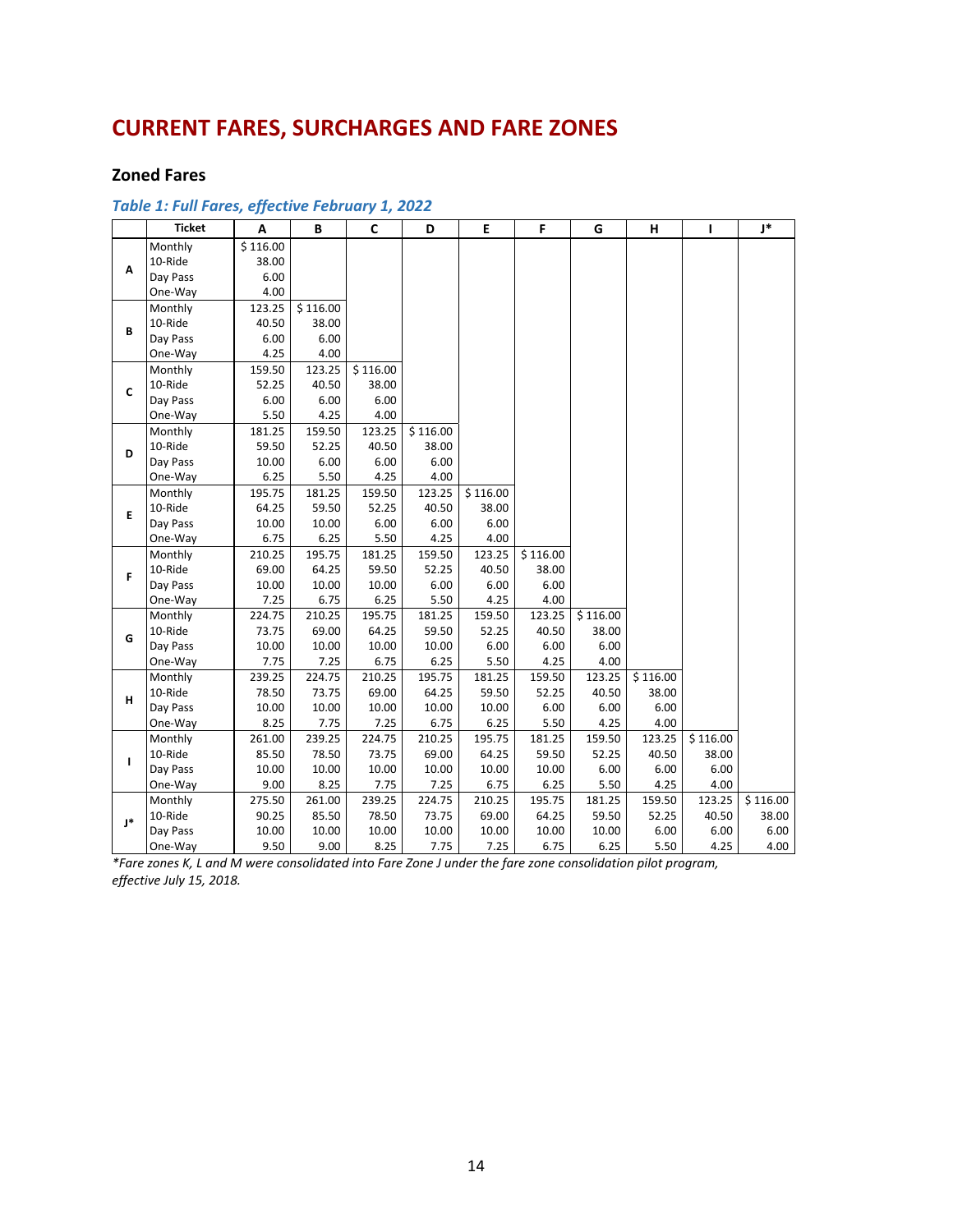|              | <b>Ticket</b> | Α       | B       | $\mathsf{C}$ | D       | E.      | F       | G       | н       | ı       | J*      |
|--------------|---------------|---------|---------|--------------|---------|---------|---------|---------|---------|---------|---------|
|              | Monthly       | \$70.00 |         |              |         |         |         |         |         |         |         |
| A            | 10-Ride       | 19.00   |         |              |         |         |         |         |         |         |         |
|              | One-Way       | 2.00    |         |              |         |         |         |         |         |         |         |
|              | Monthly       | 70.00   | \$70.00 |              |         |         |         |         |         |         |         |
| B            | 10-Ride       | 19.00   | 19.00   |              |         |         |         |         |         |         |         |
|              | One-Way       | 2.00    | 2.00    |              |         |         |         |         |         |         |         |
|              | Monthly       | 96.25   | 70.00   | \$70.00      |         |         |         |         |         |         |         |
| C            | 10-Ride       | 26.25   | 19.00   | 19.00        |         |         |         |         |         |         |         |
|              | One-Way       | 2.75    | 2.00    | 2.00         |         |         |         |         |         |         |         |
|              | Monthly       | 105.00  | 96.25   | 70.00        | \$70.00 |         |         |         |         |         |         |
| D            | 10-Ride       | 28.50   | 26.25   | 19.00        | 19.00   |         |         |         |         |         |         |
|              | One-Way       | 3.00    | 2.75    | 2.00         | 2.00    |         |         |         |         |         |         |
|              | Monthly       | 113.75  | 105.00  | 96.25        | 70.00   | \$70.00 |         |         |         |         |         |
| E.           | 10-Ride       | 31.00   | 28.50   | 26.25        | 19.00   | 19.00   |         |         |         |         |         |
|              | One-Way       | 3.25    | 3.00    | 2.75         | 2.00    | 2.00    |         |         |         |         |         |
|              | Monthly       | 122.50  | 113.75  | 105.00       | 96.25   | 70.00   | \$70.00 |         |         |         |         |
| F            | 10-Ride       | 33.25   | 31.00   | 28.50        | 26.25   | 19.00   | 19.00   |         |         |         |         |
|              | One-Way       | 3.50    | 3.25    | 3.00         | 2.75    | 2.00    | 2.00    |         |         |         |         |
|              | Monthly       | 131.25  | 122.50  | 113.75       | 105.00  | 96.25   | 70.00   | \$70.00 |         |         |         |
| G            | 10-Ride       | 35.75   | 33.25   | 31.00        | 28.50   | 26.25   | 19.00   | 19.00   |         |         |         |
|              | One-Way       | 3.75    | 3.50    | 3.25         | 3.00    | 2.75    | 2.00    | 2.00    |         |         |         |
|              | Monthly       | 140.00  | 131.25  | 122.50       | 113.75  | 105.00  | 96.25   | 70.00   | \$70.00 |         |         |
| н            | 10-Ride       | 38.00   | 35.75   | 33.25        | 31.00   | 28.50   | 26.25   | 19.00   | 19.00   |         |         |
|              | One-Way       | 4.00    | 3.75    | 3.50         | 3.25    | 3.00    | 2.75    | 2.00    | 2.00    |         |         |
|              | Monthly       | 157.50  | 140.00  | 131.25       | 122.50  | 113.75  | 105.00  | 96.25   | 70.00   | \$70.00 |         |
| $\mathbf{L}$ | 10-Ride       | 42.75   | 38.00   | 35.75        | 33.25   | 31.00   | 28.50   | 26.25   | 19.00   | 19.00   |         |
|              | One-Way       | 4.50    | 4.00    | 3.75         | 3.50    | 3.25    | 3.00    | 2.75    | 2.00    | 2.00    |         |
|              | Monthly       | 166.25  | 157.50  | 140.00       | 131.25  | 122.50  | 113.75  | 105.00  | 96.25   | 70.00   | \$70.00 |
| J*           | 10-Ride       | 45.25   | 42.75   | 38.00        | 35.75   | 33.25   | 31.00   | 28.50   | 26.25   | 19.00   | 19.00   |
|              | One-Way       | 4.75    | 4.50    | 4.00         | 3.75    | 3.50    | 3.25    | 3.00    | 2.75    | 2.00    | 2.00    |

## *Table 2: Reduced Fares, effective February 1, 2022*

*\*Fare zones K, L and M were consolidated into Fare Zone J under the fare zone consolidation pilot program, effective July 15, 2018.*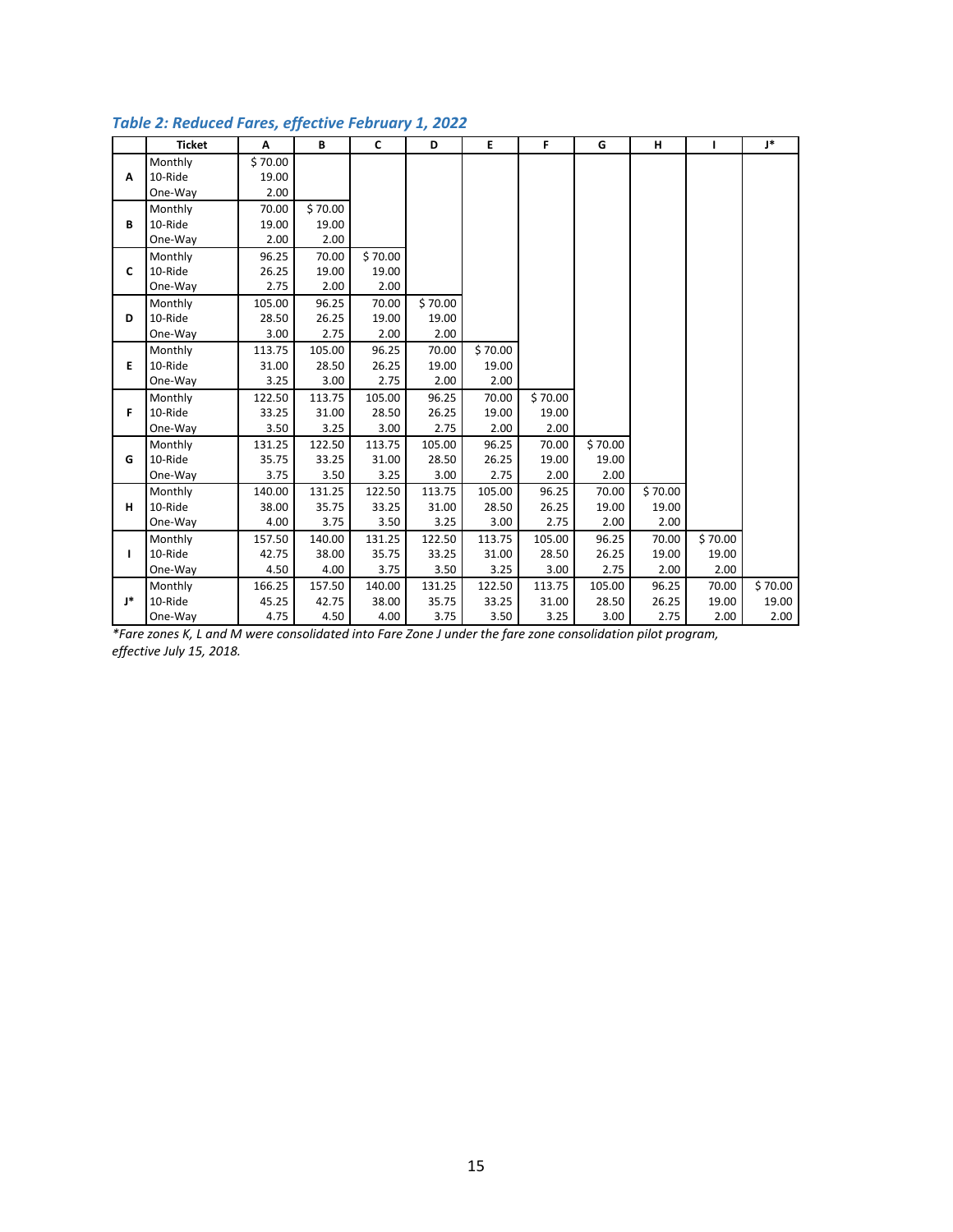| <b>ZONE</b>  | <b>FARE TYPE</b>        | A      | B      | C      | D      | Е      | F      | G      | н      |        | 1*     |
|--------------|-------------------------|--------|--------|--------|--------|--------|--------|--------|--------|--------|--------|
| A            | <b>ADULT</b>            | \$2.00 |        |        |        |        |        |        |        |        |        |
|              | STUDENT/CHILDREN/SENIOR | 1.00   |        |        |        |        |        |        |        |        |        |
| B            | <b>ADULT</b>            | 2.13   | \$2.00 |        |        |        |        |        |        |        |        |
|              | STUDENT/CHILDREN/SENIOR | 1.00   | 1.00   |        |        |        |        |        |        |        |        |
| $\mathbf{C}$ | <b>ADULT</b>            | 2.75   | 2.13   | \$2.00 |        |        |        |        |        |        |        |
|              | STUDENT/CHILDREN/SENIOR | 1.38   | 1.00   | 1.00   |        |        |        |        |        |        |        |
| D            | <b>ADULT</b>            | 3.13   | 2.75   | 2.13   | \$2.00 |        |        |        |        |        |        |
|              | STUDENT/CHILDREN/SENIOR | 1.50   | 1.38   | 1.00   | 1.00   |        |        |        |        |        |        |
| E            | <b>ADULT</b>            | 3.38   | 3.13   | 2.75   | 2.13   | \$2.00 |        |        |        |        |        |
|              | STUDENT/CHILDREN/SENIOR | 1.63   | 1.50   | 1.38   | 1.00   | 1.00   |        |        |        |        |        |
| F            | <b>ADULT</b>            | 3.63   | 3.38   | 3.13   | 2.75   | 2.13   | \$2.00 |        |        |        |        |
|              | STUDENT/CHILDREN/SENIOR | 1.75   | 1.63   | 1.50   | 1.38   | 1.00   | 1.00   |        |        |        |        |
| G            | <b>ADULT</b>            | 3.88   | 3.63   | 3.38   | 3.13   | 2.75   | 2.13   | \$2.00 |        |        |        |
|              | STUDENT/CHILDREN/SENIOR | 1.88   | 1.75   | 1.63   | 1.50   | 1.38   | 1.00   | 1.00   |        |        |        |
| н            | <b>ADULT</b>            | 4.13   | 3.88   | 3.63   | 3.38   | 3.13   | 2.75   | 2.13   | \$2.00 |        |        |
|              | STUDENT/CHILDREN/SENIOR | 2.00   | 1.88   | 1.75   | 1.63   | 1.50   | 1.38   | 1.00   | 1.00   |        |        |
|              | <b>ADULT</b>            | 4.50   | 4.13   | 3.88   | 3.63   | 3.38   | 3.13   | 2.75   | 2.13   | \$2.00 |        |
|              | STUDENT/CHILDREN/SENIOR | 2.25   | 2.00   | 1.88   | 1.75   | 1.63   | 1.50   | 1.38   | 1.00   | 1.00   |        |
| J*           | <b>ADULT</b>            | 4.75   | 4.50   | 4.13   | 3.88   | 3.63   | 3.38   | 3.13   | 2.75   | 2.13   | \$2.00 |
|              | STUDENT/CHILDREN/SENIOR | 2.38   | 2.25   | 2.00   | 1.88   | 1.75   | 1.63   | 1.50   | 1.38   | 1.00   | 1.00   |

## *Table 3: One‐Way Group Fares, effective February 1, 2022*

*\*Fare zones K, L and M were consolidated into Fare Zone J under the fare zone consolidation pilot program, effective July 15, 2018.* 

### **Other Fares**

## *Table 4: Other Fares and Surcharges, effective February 1, 2022*

| <b>Type</b>                                      | Fare                        | <b>Conditions</b>                                                                                                                     |
|--------------------------------------------------|-----------------------------|---------------------------------------------------------------------------------------------------------------------------------------|
| <b>Weekend Pass</b>                              | \$10.00                     | Unlimited rides on both Saturday and Sunday.                                                                                          |
| Saturday/Sunday Day Pass                         | \$7.00                      | Unlimited rides on either Saturday or Sunday.                                                                                         |
| On-Board Penalty                                 | \$5.00                      | Penalty for cash onboard fare payment if a ticket agent is available at the boarding station.                                         |
| Incremental Fare,<br>Base                        | \$1.00<br>(\$0.50 reduced)  | Charge for travel to first zone beyond the zone limits of a valid ticket.                                                             |
| Incremental Fare,<br>Each Additional Zone        | \$0.50<br>$(50.25$ reduced) | In addition to base incremental fare, charge for travel to each additional zone beyond the<br>zone limits of a valid ticket.          |
| <b>Extension of Ride Surcharge</b>               | \$5.00                      | Penalty for failure to notify conductor of travel beyond the limits of a valid ticket, in<br>addition to applicable incremental fare. |
| Large Denomination Surcharge                     | \$1.00                      | Surcharge for currency transactions involving \$50 bills and larger.                                                                  |
| <b>Refund Handling Fee</b>                       | \$5.00                      | Handling fee, per transaction, for Monthly Tickets submitted for refund after the first day<br>of the valid month.                    |
| <b>Onboard Fare Collection Service</b><br>Charge | \$5.00                      | Service charge for Onboard Fare Collection Envelope issued to riders without sufficient<br>funds to pay a fare.                       |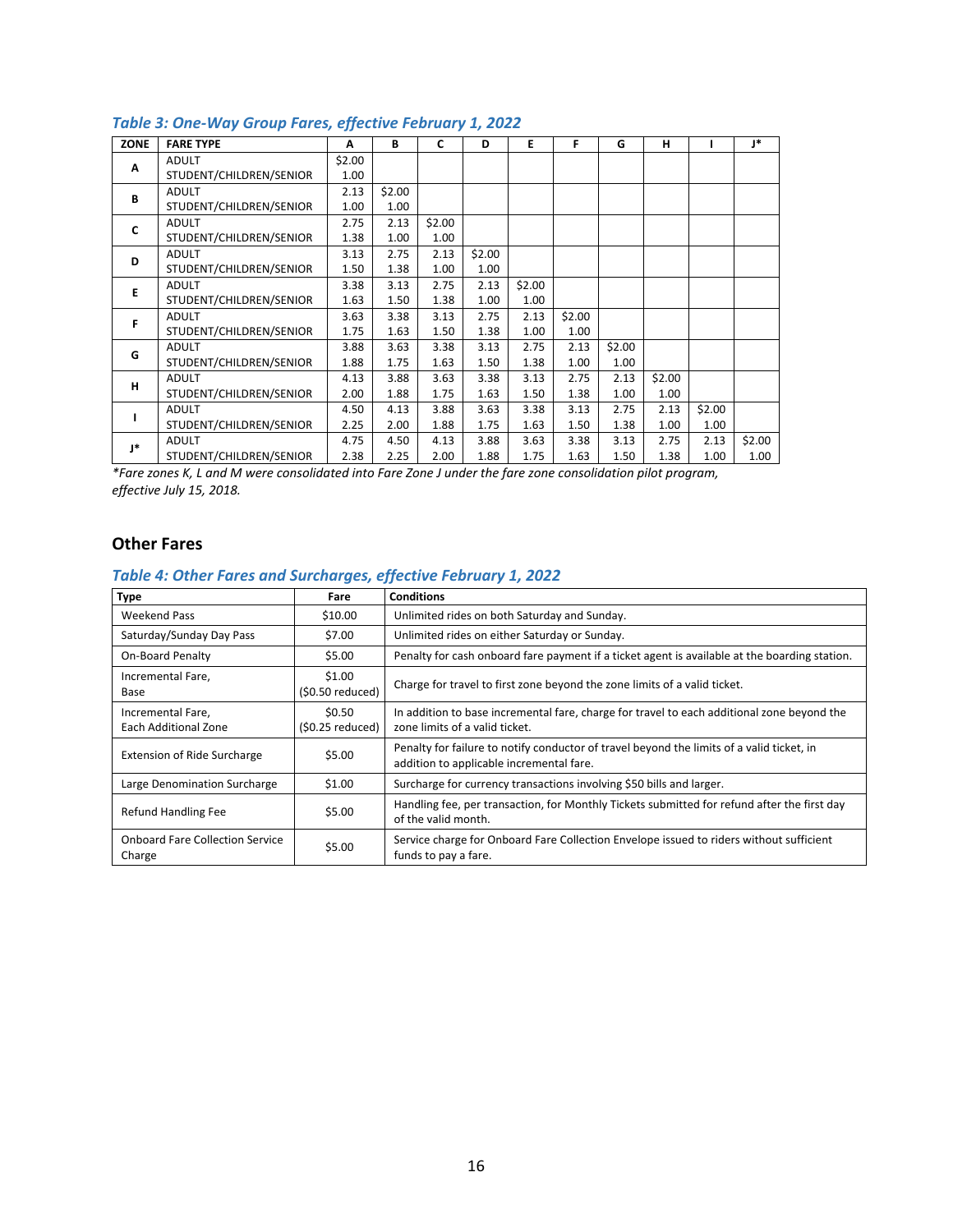## **Metra Stations**

## *Table 5: Fare Zones by Station*

| <b>BNSF</b>             |           |           |  |  |  |
|-------------------------|-----------|-----------|--|--|--|
| <b>Station Name</b>     | Mile Post | Fare Zone |  |  |  |
| <b>Union Station</b>    | 0.0       | A         |  |  |  |
| <b>Halsted Street</b>   | 1.8       | A         |  |  |  |
| Western Avenue          | 3.8       | A         |  |  |  |
| Cicero                  | 7.0       | R         |  |  |  |
| LaVergne                | 9.1       | R.        |  |  |  |
| Berwyn                  | 9.6       | R         |  |  |  |
| Harlem Avenue           | 10.1      | B         |  |  |  |
| Riverside               | 11.1      | C         |  |  |  |
| Hollywood (Zoo Stop)    | 11.8      | Ċ         |  |  |  |
| <b>Brookfield</b>       | 12.3      | C         |  |  |  |
| <b>Congress Park</b>    | 13.1      | C         |  |  |  |
| LaGrange Road           | 13.8      | C         |  |  |  |
| LaGrange, Stone Ave.    | 14.2      | C         |  |  |  |
| <b>Western Springs</b>  | 15.5      | D         |  |  |  |
| Highlands               | 16.4      | D         |  |  |  |
| Hinsdale                | 16.9      | D         |  |  |  |
| <b>West Hinsdale</b>    | 17.8      | D         |  |  |  |
| <b>Clarendon Hills</b>  | 18.3      | D         |  |  |  |
| Westmont                | 19.5      | D         |  |  |  |
| <b>Fairview Avenue</b>  | 20.4      | E         |  |  |  |
| Downers Grove, Main St. | 21.2      | F         |  |  |  |
| Belmont                 | 22.6      | E         |  |  |  |
| Lisle                   | 24.5      | E         |  |  |  |
| Naperville              | 28.5      | F         |  |  |  |
| Route 59                | 31.6      | G         |  |  |  |
| Aurora                  | 37.5      | н         |  |  |  |

| <b>Heritage Corridor</b> |           |           |  |  |
|--------------------------|-----------|-----------|--|--|
| <b>Station Name</b>      | Mile Post | Fare Zone |  |  |
| <b>Union Station</b>     | 0.0       | А         |  |  |
| Summit                   | 11.9      | C         |  |  |
| <b>Willow Springs</b>    | 17.5      | D         |  |  |
| Lemont                   | 25.3      | E         |  |  |
| Romeoville               | 29.3      | F         |  |  |
| Lockport                 | 32.9      | G         |  |  |
| Joliet                   | 37.2      | н         |  |  |

| <b>Metra Electric-Blue Island</b> |           |                |  |  |
|-----------------------------------|-----------|----------------|--|--|
| <b>Station Name</b>               | Mile Post | Fare Zone      |  |  |
| <b>State Street</b>               | 15.6      | $\mathsf{C}^*$ |  |  |
| <b>Stewart Ridge</b>              | 16.0      | $\mathsf{C}^*$ |  |  |
| West Pullman                      | 16.7      | $\mathsf{C}^*$ |  |  |
| Racine Avenue                     | 17.0      | $\mathsf{C}^*$ |  |  |
| <b>Ashland Avenue</b>             | 17.9      | $\mathsf{C}^*$ |  |  |
| <b>Burr Oak</b>                   | 18.4      | D              |  |  |
| <b>Blue Island</b>                | 18.9      |                |  |  |

*\*Zone changed under fare pilot program, effective July 15, 2018.* 

| <b>Metra Electric-South Chicago</b> |           |           |  |  |  |
|-------------------------------------|-----------|-----------|--|--|--|
| <b>Station Name</b>                 | Mile Post | Fare Zone |  |  |  |
| Stony Island                        | 9.1       | В         |  |  |  |
| <b>Bryn Mawr</b>                    | 9.7       | в         |  |  |  |
| South Shore                         | 10.3      | в         |  |  |  |
| <b>Windsor Park</b>                 | 10.9      | в         |  |  |  |
| Cheltenham, 79th St.                | 11.5      | в         |  |  |  |
| 83rd Street                         | 12.0      | в         |  |  |  |
| 87th Street                         | 12.5      | R         |  |  |  |
| South Chicago, 93rd St.             | 13.2      | в         |  |  |  |

| <b>Metra Electric-Mainline</b>        |           |              |  |  |  |  |
|---------------------------------------|-----------|--------------|--|--|--|--|
| <b>Station Name</b>                   | Mile Post | Fare Zone    |  |  |  |  |
| Millennium Station at Randolph Street | 0.0       | А            |  |  |  |  |
| Van Buren Street                      | 0.8       | А            |  |  |  |  |
| Museum Campus/11th Street             | 1.4       | А            |  |  |  |  |
| 18th Street                           | 2.2       | A            |  |  |  |  |
| <b>McCormick Place</b>                | 2.7       | A            |  |  |  |  |
| 27th Street                           | 3.2       | A            |  |  |  |  |
| 47th St., Kenwood                     | 5.9       | B            |  |  |  |  |
| 53rd St., Hyde Park                   | 6.5       | B            |  |  |  |  |
| 55th-56th-57th St.                    | 7.0       | R            |  |  |  |  |
| 59th St., Univ. of Chicago            | 7.4       | B            |  |  |  |  |
| 63rd Street                           | 7.9       | B            |  |  |  |  |
| 75th St., Grand Crossing              | 9.3       | B            |  |  |  |  |
| 79th St., Chatham                     | 10.0      | B            |  |  |  |  |
| 83rd St., Avalon Park                 | 10.4      | $B*$         |  |  |  |  |
| 87th St., Woodruff                    | 10.9      | $B*$         |  |  |  |  |
| 91st St., Chesterfield                | 11.4      | C            |  |  |  |  |
| 95th St., Chicago State Univ.         | 12.0      | C            |  |  |  |  |
| 103rd St., Rosemoor                   | 13.0      | C            |  |  |  |  |
| 107th Street                          | 13.5      | Ċ            |  |  |  |  |
| 111th St., Pullman                    | 14.0      | Ċ            |  |  |  |  |
| Kensington, 115th St.                 | 14.5      | $\mathsf{C}$ |  |  |  |  |
| Riverdale                             | 17.3      | D            |  |  |  |  |
| Ivanhoe                               | 18.2      | D            |  |  |  |  |
| 147th St., Sibley Blvd.               | 19.0      | D            |  |  |  |  |
| Harvey                                | 20.0      | D            |  |  |  |  |
| <b>Hazel Crest</b>                    | 22.3      | E            |  |  |  |  |
| Calumet                               | 22.8      | E            |  |  |  |  |
| Homewood                              | 23.5      | E            |  |  |  |  |
| Flossmoor                             | 24.9      | E            |  |  |  |  |
| Olympia Fields                        | 26.6      | F            |  |  |  |  |
| 211th St., Lincoln Hwy.               | 27.6      | F            |  |  |  |  |
| Matteson                              | 28.2      | F            |  |  |  |  |
| <b>Richton Park</b>                   | 29.3      | F            |  |  |  |  |
| <b>University Park</b>                | 31.5      | G            |  |  |  |  |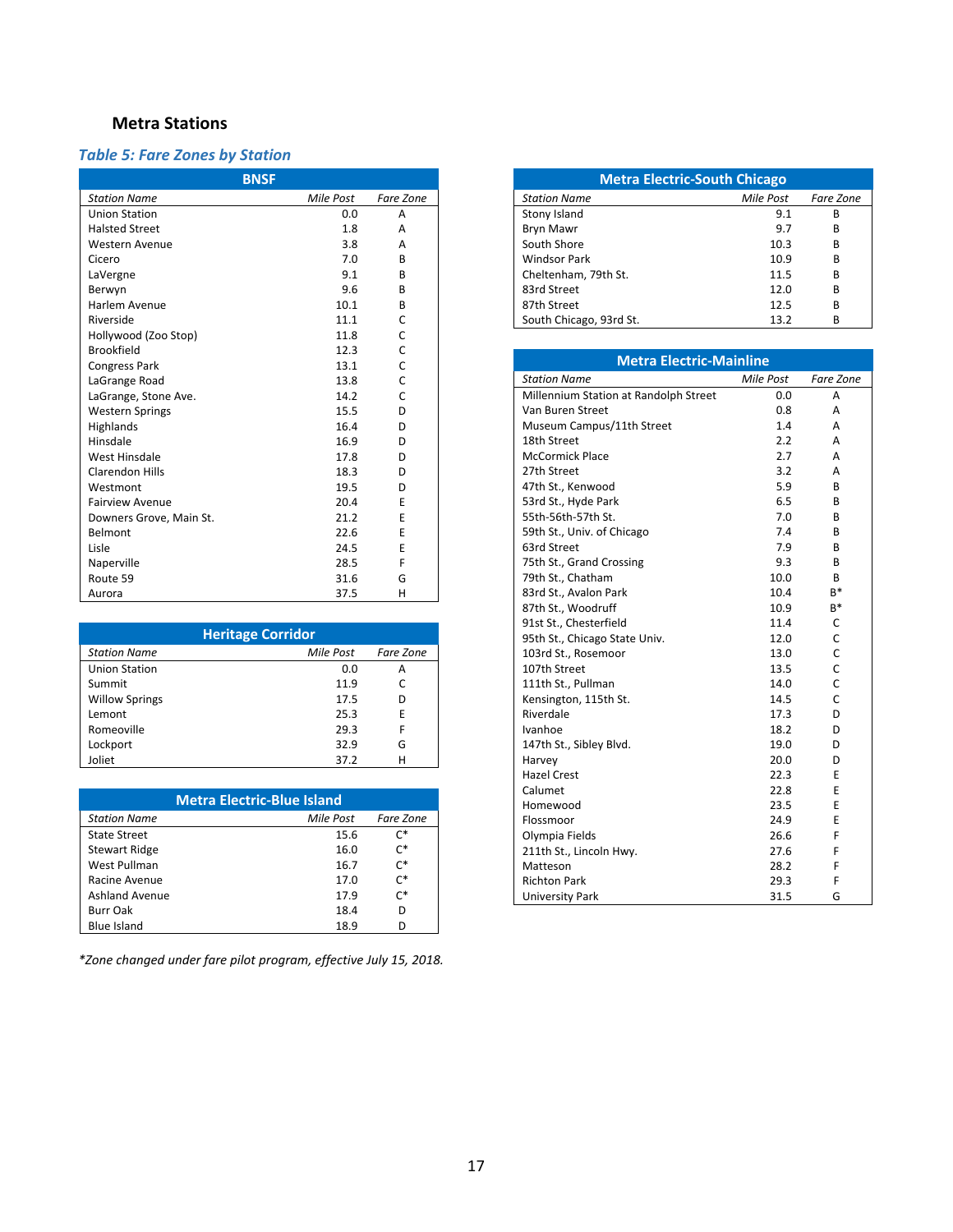## **Table 5: Fare Zones by Station (continued)**

| <b>Milwaukee District North</b> |           |           |  |  |  |
|---------------------------------|-----------|-----------|--|--|--|
| <b>Station Name</b>             | Mile Post | Fare Zone |  |  |  |
| <b>Union Station</b>            | 0.0       | A         |  |  |  |
| <b>Western Avenue</b>           | 2.9       | А         |  |  |  |
| Healy                           | 6.4       | R         |  |  |  |
| Grayland                        | 8.2       | B         |  |  |  |
| Mayfair                         | 9.0       | R         |  |  |  |
| Forest Glen                     | 10.2      | C         |  |  |  |
| Edgebrook                       | 11.6      | C         |  |  |  |
| <b>Morton Grove</b>             | 14.3      | C         |  |  |  |
| Golf                            | 16.2      | D         |  |  |  |
| Glenview                        | 17.4      | D         |  |  |  |
| Glen of North Glenview          | 18.8      | D         |  |  |  |
| Northbrook                      | 21.1      | F         |  |  |  |
| Lake Cook Road                  | 23.0      | F         |  |  |  |
| Deerfield                       | 24.2      | F         |  |  |  |
| Lake Forest                     | 28.4      | F         |  |  |  |
| Libertyville                    | 35.5      | н         |  |  |  |
| <b>Prairie Crossing</b>         | 39.2      | н         |  |  |  |
| Grayslake                       | 41.0      |           |  |  |  |
| Round Lake                      | 44.0      |           |  |  |  |
| Long Lake                       | 46.0      |           |  |  |  |
| Ingleside                       | 47.8      |           |  |  |  |
| <b>Fox Lake</b>                 | 49.5      | J         |  |  |  |

| <b>Milwaukee District West</b> |           |              |
|--------------------------------|-----------|--------------|
| <b>Station Name</b>            | Mile Post | Fare Zone    |
| <b>Union Station</b>           | 0.0       | А            |
| <b>Western Avenue</b>          | 2.9       | А            |
| Grand/Cicero                   | 6.5       | R            |
| <b>Hanson Park</b>             | 7.7       | B            |
| Galewood                       | 8.6       | B            |
| Mars                           | 9.1       | R            |
| Mont Clare                     | 9.5       | B            |
| Elmwood Park                   | 10.2      | C            |
| <b>River Grove</b>             | 11.4      | C            |
| <b>Franklin Park</b>           | 13.2      | $\mathsf{C}$ |
| Mannheim                       | 14.0      | $\mathsf{C}$ |
| Bensenville                    | 17.2      | D            |
| Wood Dale                      | 19.1      | D            |
| Itasca                         | 21.1      | E            |
| Medinah                        | 23.0      | F            |
| Roselle                        | 23.9      | E            |
| Schaumburg                     | 26.5      | F            |
| Hanover Park                   | 28.4      | F            |
| <b>Bartlett</b>                | 30.1      | F            |
| <b>National Street</b>         | 36.0      | н            |
| Elgin                          | 36.6      | н            |
| <b>Big Timber Road</b>         | 39.8      | Н            |

*\*Zone changed under fare pilot program, effective July 15, 2018.* 

| <b>North Central Service</b>  |           |           |  |
|-------------------------------|-----------|-----------|--|
| <b>Station Name</b>           | Mile Post | Fare Zone |  |
| <b>Union Station</b>          | 0.0       | A         |  |
| Western Avenue                | 2.9       | A         |  |
| <b>River Grove</b>            | 11.4      | C         |  |
| Belmont Ave./Franklin Park    | 13.0      |           |  |
| Schiller Park                 | 14.8      | r         |  |
| Rosemont                      | 15.6      | D         |  |
| O'Hare Transfer               | 17.1      | D         |  |
| <b>Prospect Heights</b>       | 24.0      | F         |  |
| Wheeling                      | 27.2      | F         |  |
| <b>Buffalo Grove</b>          | 29.5      | F         |  |
| <b>Prairie View</b>           | 31.6      | G         |  |
| Vernon Hills                  | 33.0      | G         |  |
| Mundelein                     | 36.9      | н         |  |
| Prairie Crossing/Libertyville | 40.7      | н         |  |
| Washington St./Grayslake      | 43.9      |           |  |
| Round Lake Beach              | 45.9      |           |  |
| Lake Villa                    | 48.2      |           |  |
| Antioch                       | 52.8      | l*        |  |

| <b>Rock Island</b>                  |           |              |  |
|-------------------------------------|-----------|--------------|--|
| <b>Station Name</b>                 | Mile Post | Fare Zone    |  |
| LaSalle Street Station              | 0.0       | A            |  |
| 35th Street/"Lou" Jones/Bronzeville | 3.1       | A            |  |
| Gresham                             | 9.8       | B            |  |
| 95th Street, Longwood               | 10.9      | C            |  |
| 103rd St., Washington Hts           | 12.0      | C            |  |
| <b>Brainerd</b>                     | 10.6      | C            |  |
| 91st St., Beverly Hills             | 11.3      | Ċ            |  |
| 95th St., Beverly Hills             | 11.7      | C            |  |
| 99th St., Beverly Hills             | 12.3      | C            |  |
| 103rd St., Beverly Hills            | 12.8      | C            |  |
| 107th St., Beverly Hills            | 13.3      | C            |  |
| 111th St., Morgan Park              | 13.8      | C            |  |
| 115th St., Morgan Park              | 14.3      | $\mathsf{C}$ |  |
| 119th Street                        | 14.8      | C            |  |
| 123rd Street                        | 15.2      | $C^*$        |  |
| <b>Prairie Street</b>               | 15.8      | D            |  |
| Vermont St., Blue Island            | 15.7      | D            |  |
| Robbins                             | 17.2      | D            |  |
| Midlothian                          | 18.4      | D            |  |
| Oak Forest                          | 20.4      | F            |  |
| <b>Tinley Park</b>                  | 23.5      | F            |  |
| 80th Avenue, Tinley Park            | 25.1      | E            |  |
| <b>Hickory Creek</b>                | 27.5      | F            |  |
| Mokena                              | 29.6      | F            |  |
| New Lenox                           | 34.0      | G            |  |
| Joliet                              | 40.0      | н            |  |